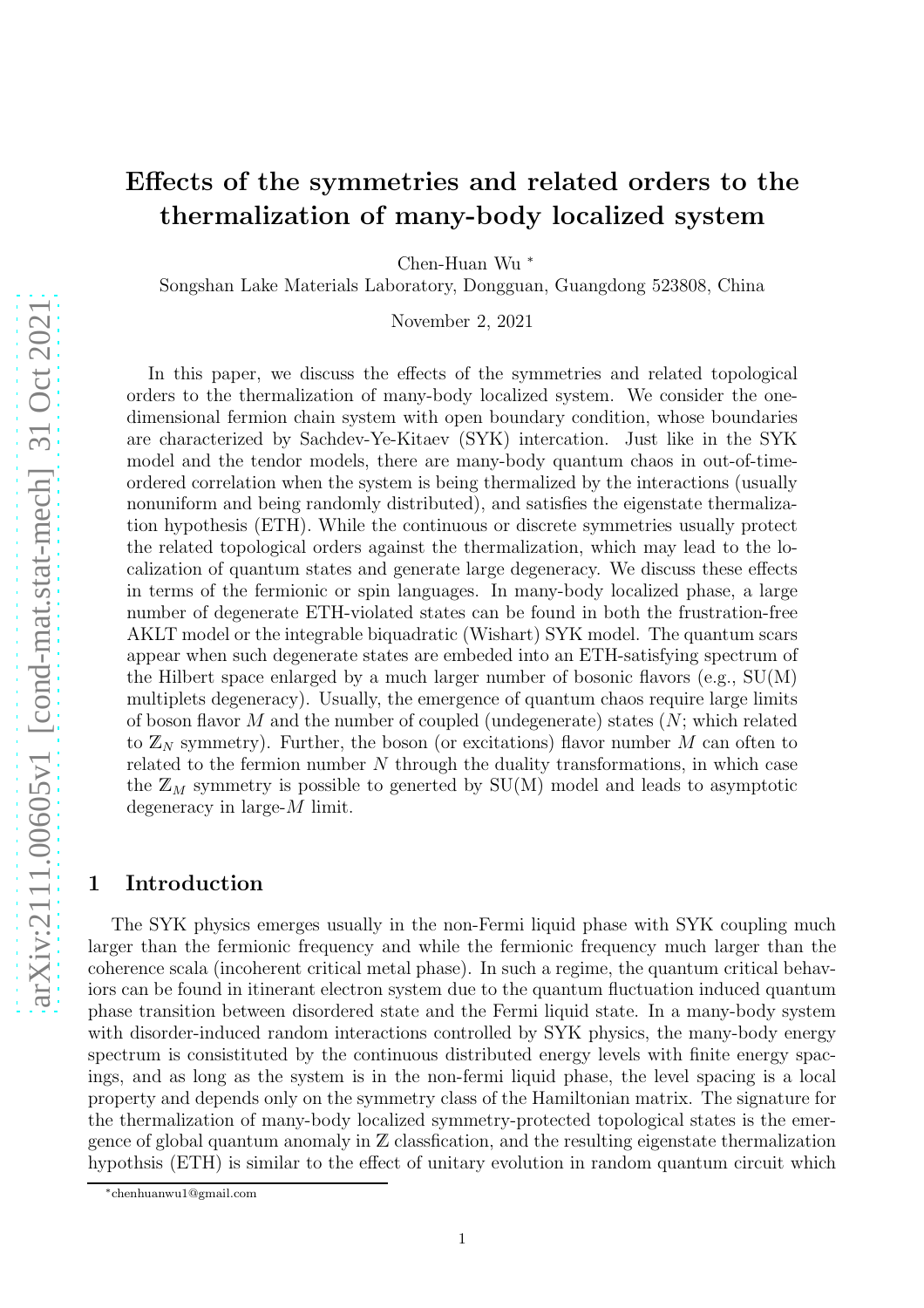leads to volume-law scaling entanglement entropies as long as the random local measurement is lower than the critical value. The standard SYK non-fermi liquid also follows the ETH, with the level statistics follow the Wigner-Dyson distribution, while the bilinear term (or fermion number operator which is conserved mod 4) can leads to spontaneous symmetry breaking and exponential decay of long imaginary time correlation which is formed in thermal equilibrium. Here the perturbation from bilinear term is similar to that from symmetry-breaking order or topological order in many-body localized system (MBL) with strong disorder, and the local measurement in a quantum circuit[25]. We will focus on the extensive thermodynamic entropy regime in this paper, which satisfies a volume-law scaling, and the large size of bipartite system L corresponds to the large N limit in the replica trick approach. The thermalized states are usually the highly excited states, whose long time behavior is described by equilibrium statistical mechanics, insteads of the quantum ground states. Here the long time behavior corresponds to the long imaginary time correlation in SYK model, i.e., the universal propagator between two excited states (replica) belonging to the same symmetry sector, and the ground state energy can be determined by this propagator.

In this paper, we focus on the one-dimensional (1D) fermion chain model, with symmetryprotected topological (SPT) orders (both the trivial and nontrivial ones) origin from the disorder of MBL bulk and disorder-induced randomness. A typical example is the zigzag silicene nanoribbon, where the chiral symmetry exists due to the intrinsic pseudospin degree-of-freedom, unlike the graphene which requires a disorder acting on the Dirac point to creates the chiral symmetry. Specially, the Majorana zero mode (MZM) exists in the edge states of the Kitaev chain, and the number of MZMs at the boundary  $N_{\chi}$  can be recognized as an integer topological index. Experimentally, a MZM can be realized in the Kitaev chain or by coupling the Dirac fermions to a soliton-like structure like the vortices. We will known, through the following discussions, that for the model of Majorana chains in different phases, the fermion bilinear term  $i\chi_a\chi_b$  is forbiddened by the (antiunitary) time-reversal symmetry, or other  $\mathbb{Z}_n$  symmetries where n is an even number, when  $a$  and  $b$  belong to the same fermion parity (all even or all odd). While when  $\alpha$  and  $\delta$  belong to different fermion parities, although the two-fold degenerated state  $i\chi_a\chi_b$  satisfies time-reversal symmetry, it can be gapped out by boundary Hamiltonian as long as the interactions exist. Thus the fermion bilinear term is impossible to exits unless with zero interaction. In the special case that the symmetry  $\mathbb{Z}_n$  exists but with zero interaction, the free fermion system will exihibts nontrivial topological orders, e.g., the nontrivial topological superconductivity. Thus the boundaries of the chains can only be governed, to lowest order, by the SYK<sup>4</sup> dynamics, due to the random Gaussian-distributed interaction acting on the boundary. The emergent SYK physics here also corresponds to the thermalization and the unitary evolution, where the unitary classes can be further discussed. The SYK Hamiltonian describing the boundary states reads

$$
H = \sum_{ijkl}^{N} J_{ijkl} \chi_i \chi_j \chi_k \chi_l,\tag{1}
$$

where  $J_{ijkl}$  is the random all-to-all interaction with zero mean  $\overline{J_{ijkl}} = 0$ , and variance  $\overline{J_{ijkl}^2} = \frac{J^2}{4N^3}$ . And the interaction makes the classification of  $\mathbb Z$  invariant be broken down to the one with multi-fold periodicity, i.e., with global anomaly. So the Z symmetry can be preserved no matter how much the MZM is, only when the interaction is absent. H here can be viewed as a matrix in Hilbert (Fock) space with dimension exponential in  $N$  and depends on the eigenvalue of U(1) charge operator. During the discusion of the related topological invariant under certain operations, it is sometimes more convenient to make the transformation of Fock basis between fermion operator to the Majorana operator.

We note that, the above boundary Hamiltonian can describes both the SYK mode in the boundaries of 1D Kitaev chain and the 1D Majorana chain. This is base on the conclusion of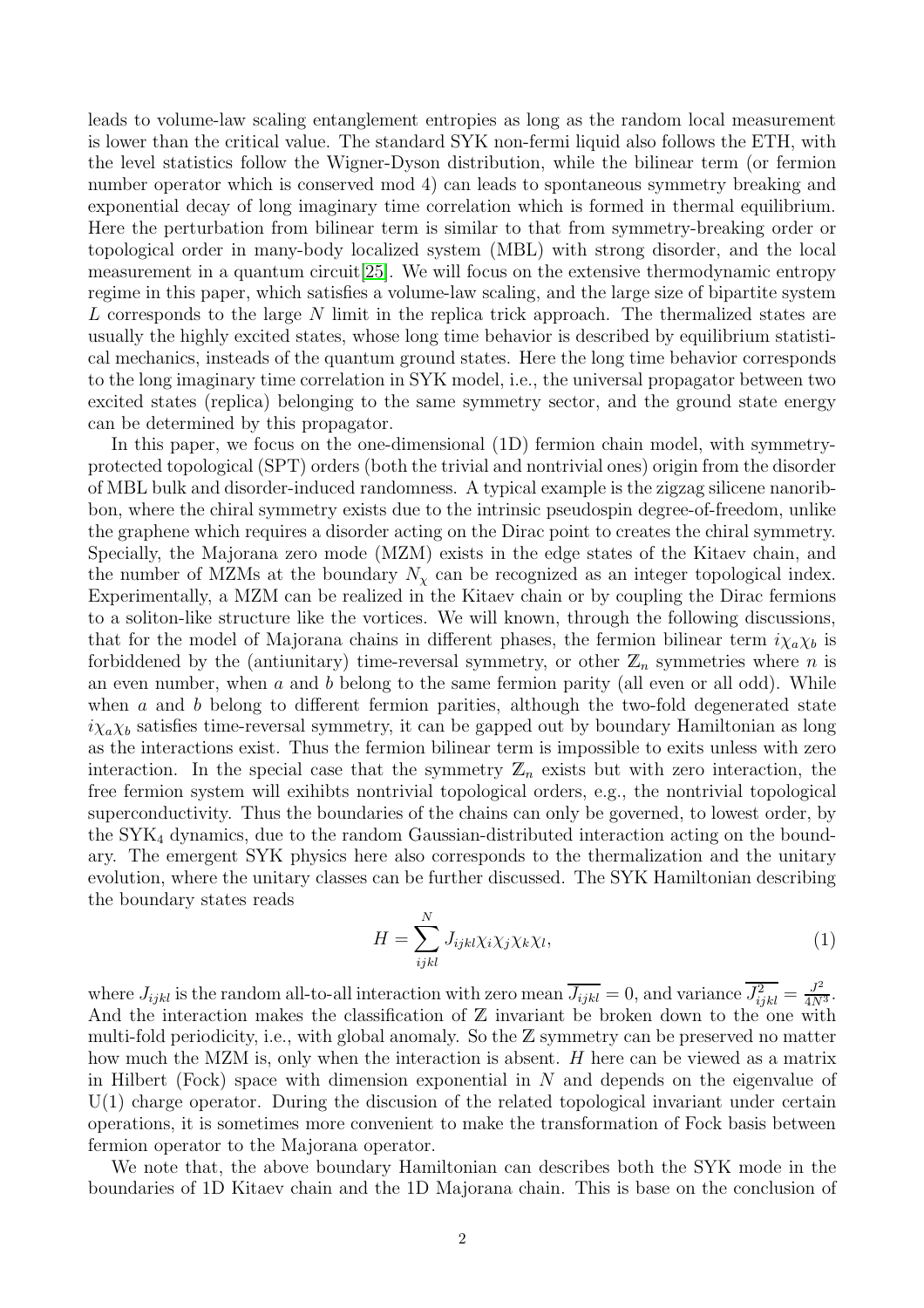Ref.[4]: exact edge zero modes can exist in both Ising chain and Majorana chain, and in both cases the topologically order is possible. We will focus mostly on the topological order/disorder of Majorana chain in this paper, where the thermalization is absent in the bulk part due to the existence of local conserved quantities, while in the boundaries, although the conservation may remain (like the  $U(1)$  gauge symmetry in charge or spin channel), it is not local any more due to the generic (without integrability) nonlocal and dense SYK interaction. The states localized or thermalized will exhibit different properties, including the level statistic, spectral density and long-time correlation (in terms of fermions or spins).

In Eq.(1), the Gaussian-distributed  $J_{ijkl}$  breaks the integrability since the interaction  $J_{ijkl}$ if of the random-range type. The absence of integrability is the precondition to make sure all eigenstates of the ergodic system described by above Hamiltonian follow ETH. Any longrange hopping, long-range interaction, and on-site disorder (i.e., the on-site interaction with a site index-dependent strength) will break the integrability of 1D system. Thus the integrable Majorana chain model can exist only in the absence of  $J_{ijkl}$ , like the simplest example, which process a global  $\mathbb{Z}_2$  symmetry:  $H = -\sum_{i=1}^{(N_\chi-2)/2} iA_i\chi_{2i-1}\chi_{2i+2} - \sum_{j=1}^{N_\chi/2} iB_j\chi_{2j}\chi_{2j-1}$   $(A_i \text{ and } B_j)$ are not Gaussian variables), whose integarbility can be seen using the the Bethe ansatz after Jordan-Wigner transfromation:  $H = -\sum_{i=1}^{(N_X-2)/2} A_i \sigma_i^x \sigma_{i+1}^x + \sum_{j=1}^{N_X/2} B_j \sigma_j^z$ .

As the solvable SYK model requires a  $N_{\chi} \to \infty$  limit, we will apply the method of matrix product state (MPS) insteads of the exact diagonalization. Since the main disorder we consider is the one induced by MBL in the bulk, the matrix Hamiltonian should be block-diagonalized into sectors operated by unitary symmetries. While if the main disorder is of the randomhopping character, the Hamiltonian should be block off-diagolized as the ramdom hopping (or the random on-site potential) is of the off-diagonal disorder. The case dominated by this kind of disorder is being studied in Ref.[26].

## 2 CII

The CII class corresponds to the preserved time-reversal symmetry (TRS) and broken spin rotation symmetry (SRS), due to the nonlocal feature of order paramater in terms of spin. Since the SYK system is zero-dimensional (0D) in spacial space, and usually does not contains any momentum component (the momentum component can be added in some cases), the TRS can be written as  $THT^{-1} = H$ , with the Hamiltonian H has being diagonalized and thus  $H = H^T$ . Then we introduce the antiunitary chiral symmetry operator  $S = T\mathcal{CK}$ . Here we note that, C is the particle-hole symmetry (PHS) operator, which reads  $\mathcal{C} = \prod_i^N (c_i + c_i^{\dagger})$  in many-body system and  $K$  is the complex conjugation operator which equivlents to spinless antiunitary time reversal (since complex conjugation operator is involutory, we have  $\mathcal{K} = \mathcal{K}^{-1}$ ), and they satisfy

$$
C^{-1}c_{\uparrow}C = c_{\downarrow}^{\dagger},
$$
  
\n
$$
C^{-1}c_{\downarrow}C = -c_{\uparrow}^{\dagger},
$$
  
\n
$$
C^{-1}c_{\uparrow}^{\dagger}C = c_{\downarrow},
$$
  
\n
$$
C^{-1}c_{\downarrow}^{\dagger}C = -c_{\uparrow},
$$
  
\n
$$
C^{-1}Q^{*}C = -Q,
$$
  
\n
$$
C^{-1}H^{*}C = H,
$$
  
\n
$$
Kc^{*}K^{-1} = c^{\dagger},
$$
  
\n(2)

where  $\mathcal{Q} = \sum_{i}^{N} (c_i^{\dagger} c_i - 1/2)$  is the U(1) globally conserved charge operator, with eigenvalues  $\lambda_Q = \pm \sum_i^N (n_i - 1/2)$  ( $n_i$  is the fermion number operator and thus charge neutrality  $\lambda_Q = 0$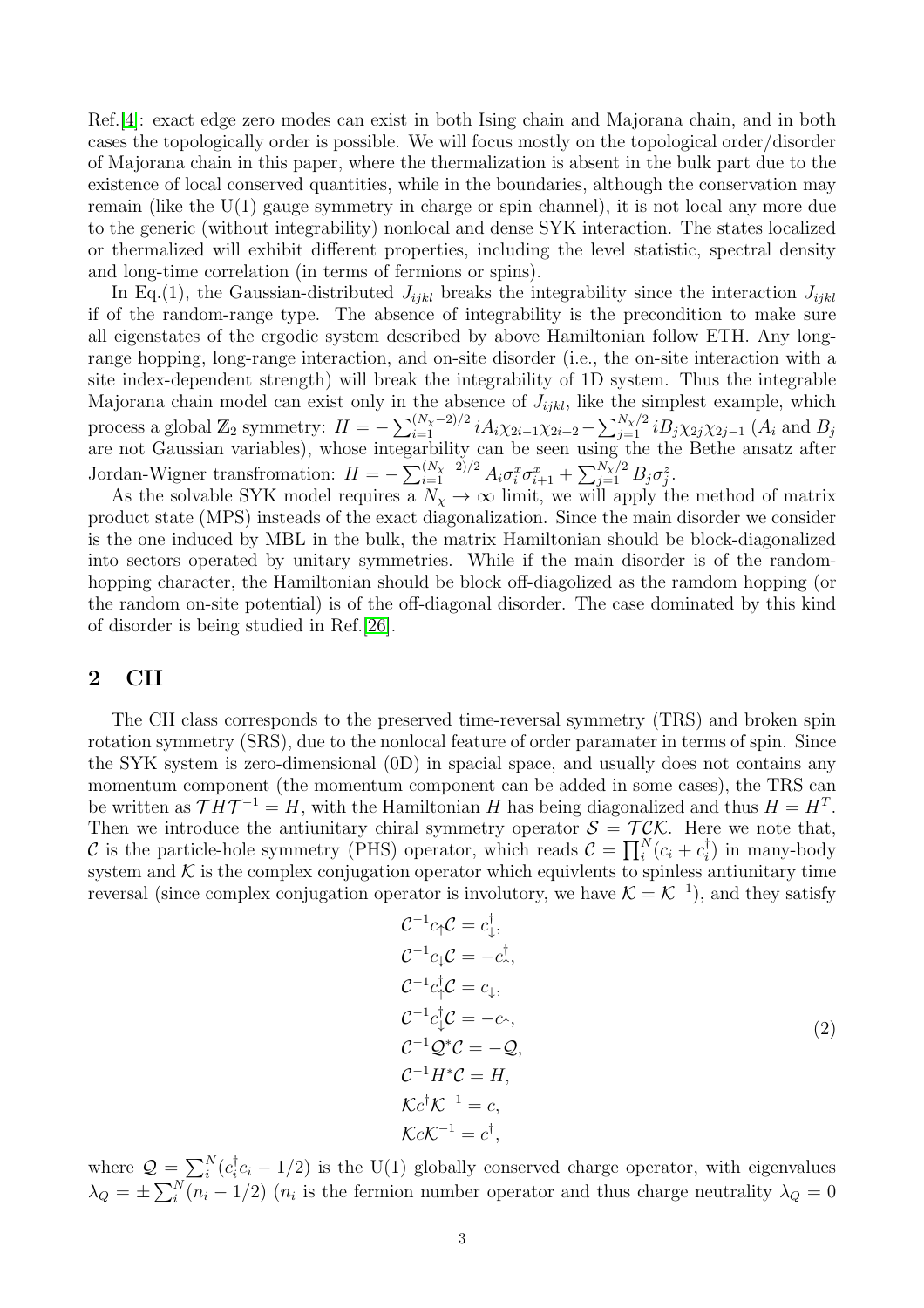corresponds to  $N/2$  particle). This  $U(1)$  charge is equivalent to the fermion number operator in the Fock basis of Majorana operator in the trivial phase (in the absence of twofold ground-state degeneracy). Thus we can further know, in this class,  $C^2 = (-1)^{-\lambda_Q}$ , and  $S^2 = (-1)^N$ .

Then the TRS in CII class can be expressed by

$$
\begin{aligned} \mathcal{T}H\mathcal{T}^{-1} &= \mathcal{SC}^{-1}\mathcal{K}^{-1}HK\mathcal{CS}^{-1} \\ &= \mathcal{SC}^{-1}H^*\mathcal{CS}^{-1} \\ &= \mathcal{S}H\mathcal{S}^{-1} \\ &= H. \end{aligned} \tag{3}
$$

So we have  $\mathcal{T}^2 = \mathcal{S}^2 \mathcal{C}^{-2} = (-1)^{N+\lambda_Q}$ . It is also easy to see that, the TRS (as well as the spatial parity symmetry, like pseudospin) is broken in the absence of PHS, which is consistent with the effect of chiral interactions [4]. This is easy to verified since  $\mathcal{T}^2$  is closely related to the  $\mathbb{Z}_2$ fermionic number parity which is given by  $\mathcal{Q}_s = 2S_z$  in the Majorana basis with trivial phase, where  $\chi_i$  is the Majorana fermion operator with index denotes their position in the chain. By impose TRS operator to the fermion operator (in real representation), we have

$$
\begin{aligned} \mathcal{T}c_i \mathcal{T}^{-1} &= \mathcal{SC}^{-1} \mathcal{K}^{-1} c_i \mathcal{K} \mathcal{CS}^{-1} \\ &= \mathcal{SC}^{-1} c_i \mathcal{CS}^{-1} \\ &= \mathcal{SC}_i^{\dagger} \mathcal{S}^{-1} \\ &= c_i, \end{aligned} \tag{4}
$$

which just like the complex conjugation operation.

It is also easy to verify that in this class the  $H$  does not satisfy the antiunitary TRS, since  $\mathcal{T}\mathcal{K}H\mathcal{K}^{-1}\mathcal{T}^{-1} = \mathcal{S}H^*\mathcal{S}^{-1} = H^*$ , unless H contains only real or real quaterinion entries. However, such an antiunitary TRS is preserved in the system of two coupled complex SYK models (ccSYK), where the spin component of the fermion operators are considered.

Since the antiunitary chiral symmetry can be decomposed into the unitary matrix and complex conjugation operator,  $S = TCK = U_{CII}K$ , we can then define the unitary matrix in CII class as  $U_{CII} = T\mathcal{C}$ . It can also be verified that, unlike the case of single-particle level[27], the unitary matrix here obeys

$$
\mathcal{U}_{CII}^{T} = (\mathcal{T}C)^{T}
$$
  
\n
$$
= \mathcal{C}^{T}\mathcal{T}^{T}
$$
  
\n
$$
= \begin{pmatrix} 0 & \mathcal{C}^{2} \\ 1 & 0 \end{pmatrix}^{T} \begin{pmatrix} 0 & 1 \\ \mathcal{T}^{2} & 0 \end{pmatrix}^{T}
$$
  
\n
$$
= (-1)^{N+\lambda_{Q}} \mathcal{T}^{T}
$$
  
\n
$$
= (-1)^{N+\lambda_{Q}} \mathcal{T}^{C}.
$$
 (5)

This is can be treated as the linear constraint in CII class. While in the absence of fermion number parity,  $U_{CII}$  must be a symmetry matrix, with  $U_{CII} = U_{CII}^T$ .

Since CII class contains the spin-orbit coupling effect, we treating the conserved  $z$ -direction spin as a U(1) charge operator  $\mathcal{Q}_s = 2S_z$ . The conserved spin  $\mathcal{Q}_s$  is used here insteads of the real  $U(1)$  charge symmetry Q because in the presence of  $Z_2$  symmetry the fermion number parity is broken, and thus Q is no more conserved. This will be discussed in detail in following sections. When the SYK Hamiltonian is being full antisymmetrized, it is particle-hole symmetry at zero chemical potential (where  $\mu = 0$  and thus  $\mathcal{Q} = 0$ ), in this case, the system has an antiunitary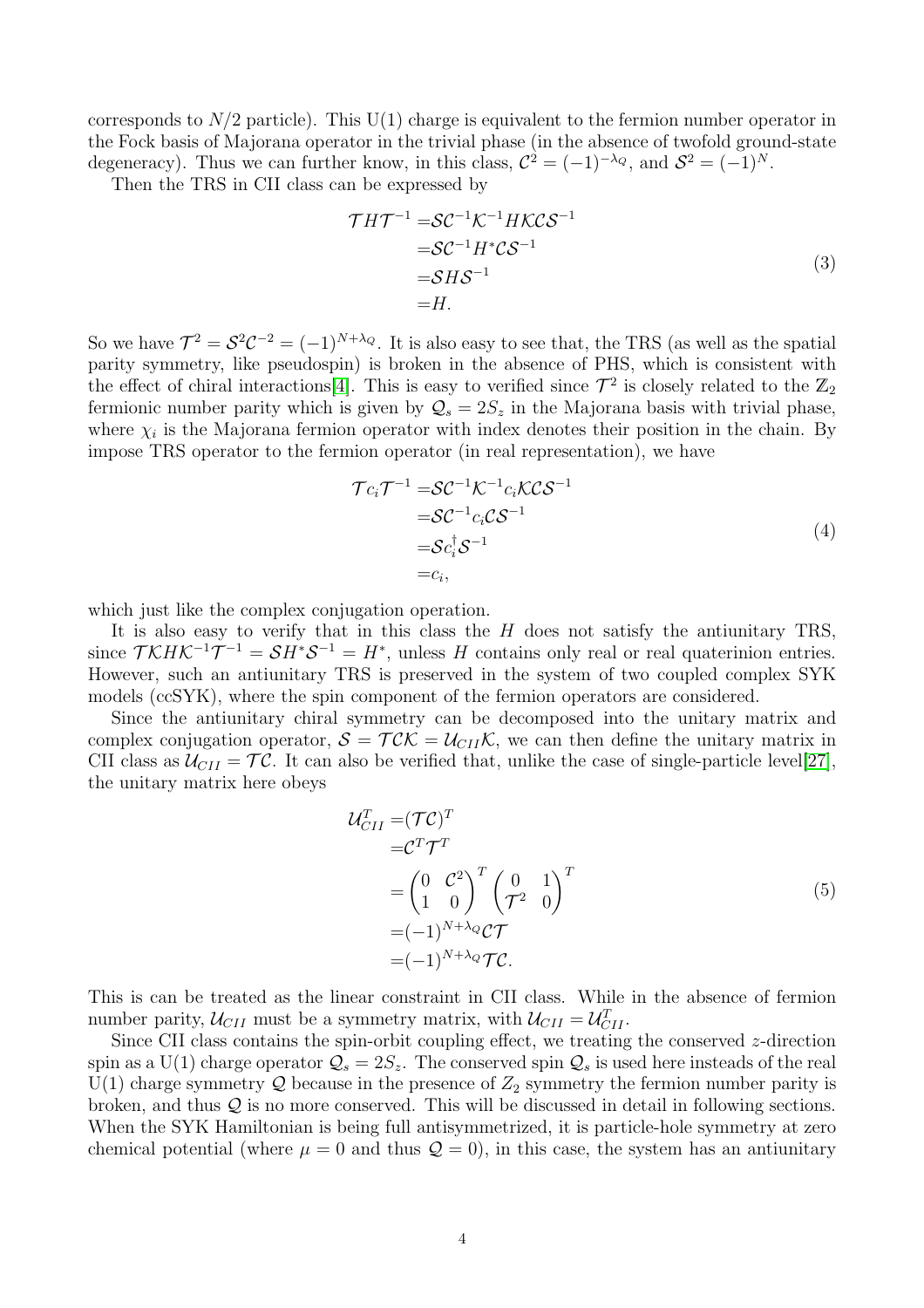PHS symmetry, which is defined as  $\mathcal{P} = \mathcal{CK} = \prod_{i}^{N} \prod_{\sigma = \uparrow, \downarrow} (c_{i\sigma} + c_{i\sigma}^{\dagger})\mathcal{K}$ ,

$$
\mathcal{P}H\mathcal{P}^{-1} = \mathcal{C}\mathcal{K}H\mathcal{K}^{-1}\mathcal{C}^{-1}
$$
  
=\mathcal{C}H^\*\mathcal{C}^{-1}  
=H, (6)

with  $\mathcal{P}^2 = \mathcal{C}^2 = (-1)^{-\lambda_Q}$ .

Although the spin rotation symmetry is broken in CII class, the spin in z direction  $S_z$  could still be conserved, which can be treated as a  $U(1)$  sector. In this case, we can define charge conjugation operator  $\mathcal{C}' = \mathcal{K}^{-1}\mathcal{C}^{-1}$ , which has  $\mathcal{C}'^2 = (-1)^{\lambda_Q}$ . Note that the charge conjugation operator in CII class has the following properties

$$
C'c_{\uparrow}C'^{\dagger} = c_{\downarrow},
$$
  
\n
$$
C'c_{\downarrow}C'^{\dagger} = -c_{\uparrow},
$$
  
\n
$$
C'c_{\uparrow}^{\dagger}C'^{\dagger} = c_{\downarrow}^{\dagger},
$$
  
\n
$$
C'c_{\downarrow}^{\dagger}C'^{\dagger} = -c_{\uparrow}^{\dagger},
$$
  
\n
$$
C'QC'^{\dagger} = -Q,
$$
  
\n
$$
C'HC'^{\dagger} = H.
$$
\n(7)

In the presence of block diagonalization in each  $U(1)$  charge sector, we have the relation

$$
\mathcal{P}\mathcal{Q}\mathcal{P}^{-1} = \mathcal{CK}\mathcal{Q}\mathcal{K}^{-1}\mathcal{C}^{-1}
$$
  
= $\mathcal{C}\mathcal{Q}^*\mathcal{C}^{-1}$   
= $-\mathcal{Q}$ . (8)

Here  $\mathcal{P}^2 = (-1)^N$  when the level statistic is collected in  $\mathbb{Z}_2$  class, and  $\mathcal{P}^2 = (-1)^{N(N-1)/2}$  when the level statistic is collected in  $\mathbb{Z}_4$  class. Once the full antisymmetrization is done for the SYK Hamiltonian, there will be a two-fold periodicity in fermion quantum number N for  $\mathbb{Z}_2$  model and four-fold periodicity for  $\mathbb{Z}_4$  model.

## 3 AIII

While in the unitary class AIII, since the time-reversal symmetry is broken,  $P$  is similar to the chiral symmetry, with  $\mathcal{P}^2 = (-1)^{N(N-1)/2}$ . In this case, when H preserves the fermion parity (N mod 4) or charge parity (Q mod 2), there are protected two-fold degeneracy by the PHS with discrete anomaly in a discrete spectrum; while when H does not preserve fermion parity (N mod 4) or charge parity (Q mod 2), the  $\mathbb{Z}_2$  symmetry (like the TRS and PHS) as well as the other discrete symmetries will be broken in the large  $N$  limit by the asymptotic degeneracy. The antiunitary TRS (like in the  $ccSYK$ ) and the some  $\mathbb{Z}_4$  symmetries are free from this symmetry-breaking effect. In this case the fermion number operator or the pairing order parameter will require a finite (anomalous) expectation value, which will leads to exponential decay of long-time correlation and a gap in many-body spectrum, thus suppresses the thermalization in SYK non-fermi liquid phase and leads to an non-chaotic state with zero ground state entropy. Note that here the expectation value should be the many-body ground state or thermal expectation value, and large-N will leads to mean-field solution which signaling an instability to the conformal phase.

For  $\mathbb{Z}_4$  model, as long as the Hamiltonian is being block diagonalized in U(1) symmetry sectors, the two-fold Kramers degeneracy can only happen at charge neutrality with  $N_{\text{mod}}4 =$ 2. This symmetry-protected degeneracy also reflects the quantum anomaly. When N is divisible by 4, the  $\mathbb{Z}_2$  invariant is missing,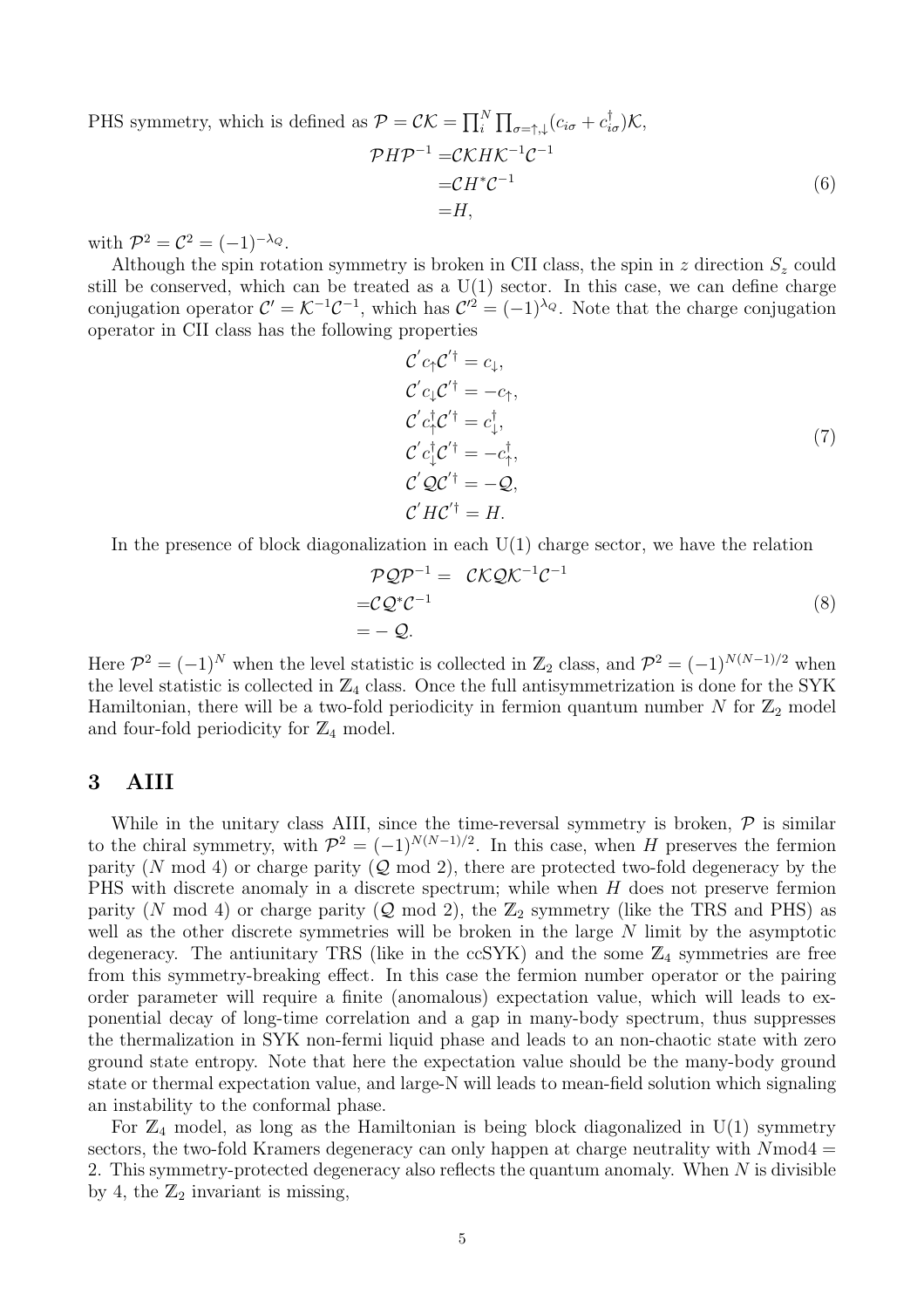## 4 BDI

We note that, while in chiral orthogonal class (BDI) which describes the eight-fold anomaly with  $\mathbb{Z}_8$  symmetry in interacting system, this linear constraint becomes  $\mathcal{U}_{BDI} = \sigma_y \mathcal{U}_{BDI}^T \sigma_y$ . In this case  $\mathcal{U}_{BDI}$  is an identity matrix with  $\mathcal{U}_{BDI}^2 = \mathcal{U}_{BDI} \mathcal{U}_{BDI}^T = 1$ . In BDI, we also have  $\mathcal{T}^2 = \mathcal{S}^2 = 1$ , and it is more stable against interaction comparing to the CII and AIII due to the absence of extensive degeneracy, which makes the spontaneous symmetry breaking or thermalization harder to happen.

Unlike the AIII class, TRS is possible in BDI class, while the fermion number parity symmetry P is always preserved since it can always has  $P^2 = 1$  by gauge fixing. We will know that the fermion number here contains, e.g., the fermion number (or Majorana mode number) and the eigenvalue of  $U(1)$  charge. To see this, we firstly make the transform to the Fock basis of Majorana operator,

$$
\chi_{2i} = (c_i + c_i^{\dagger}), \n\chi_{2i-1} = -i(c_i - c_i^{\dagger}),
$$
\n(9)

and thus

$$
c_i = \frac{1}{2}(\chi_{2i} + i\chi_{2i-1}),
$$
  
\n
$$
c_i^{\dagger} = \frac{1}{2}(\chi_{2i} - i\chi_{2i-1}).
$$
\n(10)

Next we introduce the fermion number operator as  $\mathcal{Q} = i\chi_{2i-1}\chi_{2i} = [c_i, c_i] = (1 - 2c_i^{\dagger}c_i)$ . In the presence of TRS, the trivial phase of chain corresponds to Hamiltonian

$$
H_0 = \frac{-1}{2} \sum_{i}^{N} Q = \frac{-1}{2} \sum_{i}^{N} i \chi_{2i-1} \chi_{2i} = \sum_{i}^{N} (c_i^{\dagger} c_i - \frac{1}{2}), \tag{11}
$$

which is the  $U(1)$  charge operator. While in the presence of topological Haldane order, which gives rise to topological nontrivial phase, the Hamiltonian becomes

$$
H_1 = \frac{-1}{2} \sum_{i}^{N-1} i \chi_{2i} \chi_{2i+1}
$$
  
= 
$$
\frac{-1}{2} \sum_{i}^{N-1} (c_i c_{i+1} - c_i c_{i+1}^{\dagger} + c_i^{\dagger} c_{i+1} - c_i^{\dagger} c_{i+1}^{\dagger})
$$
  
= 
$$
\frac{1}{2} \sum_{i}^{N-1} (c_{i+1} c_i + c_i c_{i+1}^{\dagger} + c_{i+1} c_i^{\dagger} + c_i^{\dagger} c_{i+1}^{\dagger}).
$$
 (12)

This corresponds to the a emergent topological order without the spontaneously breaking of a local order parameter. In this phase  $(H_1)$ , there is a twofold ground-state degeneracy in noninteracting case, where the preserved TRS prevents the formation of expectation value of fermion number operator (U(1) charge) and thus reduce the  $\mathbb{Z}_8$  symmetry to  $\mathbb{Z}_2$  (inlcuding the  $\mathbb{Z}_2$  TRS,  $\mathbb{Z}_2$  PHS, charge conjugation, etc.). The two ground states are degenerate since the energy measurement is local, and the order parameter becomes non-local when consider the spin, thus spin flip symmetry between two degenerate ground states is spontaneously broken[4]. Note in BDI class with  $\mathcal{T}^2 = 1$ , this trivial-to-topologically nontrivial phase transition can be avoided by strong enough local interaction, while the weak local interaction is perturbatively irrelevant for this transition.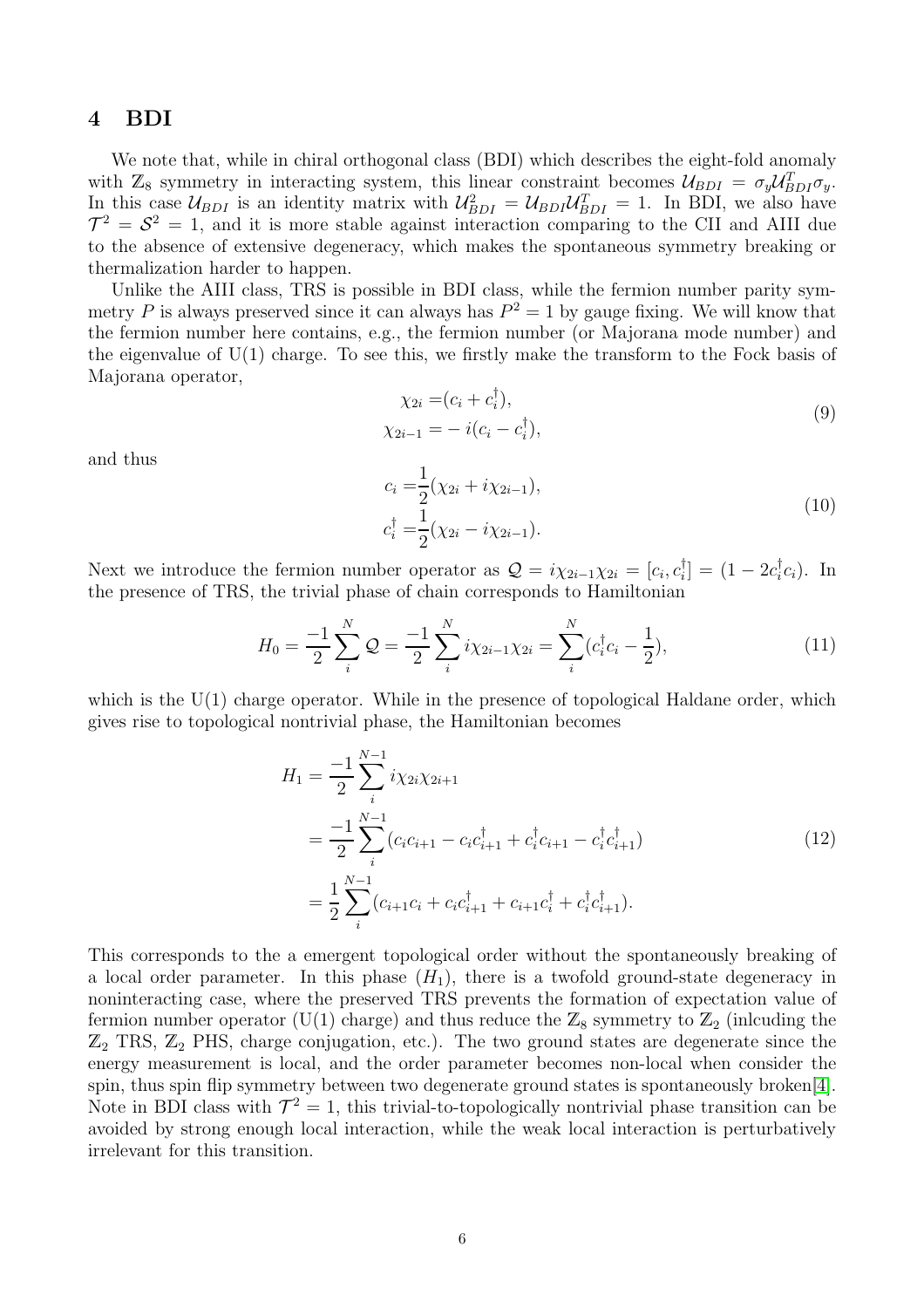The fermion number parity is defined by

$$
P = \prod_{i}^{N} i\chi_{2i-1}\chi_{2i},\tag{13}
$$

which becomes  $P = \prod_i^N(-\sigma_i^z)$  after Jordan Wigner transform (see Appendix.A). By defining  $N_{\chi}$  as the number of Majorana modes, where  $N_{\chi} = 2N$  when  $N_{\chi}$  is even, we can rewrite the P as

$$
P = (i\chi_1 c_2) \cdots (i\chi_{N_\chi - 1} \chi_{N_\chi}), \tag{14}
$$

for  $N_{\chi}$  is even, and

$$
P = (i\chi_1 c_2) \cdots (i\chi_{N_\chi} \chi_\infty), \tag{15}
$$

for  $N_\chi$  is odd. An additional Majorana mode  $\chi_\infty$  is added in the latter case to makes it be an even-parity operator. Thus a single Majorana mode can breaks symmetry of  $P: P\chi P^{-1} = -\chi$ , no matter its index is even or odd, that is also why the  $P$  is broken once the paired Majorana modes (in the ground state) can be gapped out. Then following the definition of topological index k in Ref.[6], the Hamiltonian can be written as  $H = -\frac{i}{2} \sum_{i=1}^{N} \chi_{2i} \chi_{2i+2k-1}$ , which restricts the real spacial distance of the quadratic coupling in the 1D chain. Then only in the case of zero  $k$ , which corresponds to the trivial phase, the ground state is completely unoccupied. While the case of  $k = 1$  corresponds to the above topological Haldane order.

To see this, we assume  $N_{\chi}$  is even, then for  $k = 1$ , there are two edge Majorana modes  $\chi_1$ and  $\chi_{N_{\chi}}$  in ground state and they can be paired up to form a two-fold ground state degeneracy, i.e., the  $Z_2$  symmetry class. That is because now the degenerate ground state  $i\chi_1\chi_{N_\chi}$  can be gapped out since  $\chi_1$  and  $\chi_{N_x}$  are of different fermion parities as long as  $N_\chi$  is even, and that also makes them satisfy the TRS:

$$
\mathcal{T}i\chi_1\chi_{N_\chi}\mathcal{T}^{-1} = -i(-1)^{1+N_\chi}(-\chi_1)(-\chi_{N_\chi}) = i\chi_1\chi_{N_\chi},\tag{16}
$$

and we found that this is valid after replacing  $\mathcal T$  by the antiunitary one  $\mathcal T$ . Here we note that

$$
\mathcal{T}i\mathcal{T}^{-1} = -i,
$$
  
\n
$$
\mathcal{T}\chi_a\mathcal{T}^{-1} = -(-1)^a \chi_a,
$$
  
\n
$$
\mathcal{K}\chi_a\mathcal{K}^{-1} = -(-1)^a \chi_a,
$$
  
\n
$$
\mathcal{T}\mathcal{K}\chi_a\mathcal{K}^{-1}\mathcal{T}^{-1} = \chi_a,
$$
\n(17)

i.e., a single Majorana mode always satisfies the antiunitary TRS. As the local fermionic excitation  $i\chi_1\chi_{N_\chi}$  here at the edge is not being protected by TRS, it can be fully gapped out. In this case, as the U(1) gauge symmetry as well as the  $\mathbb{Z}_2$  fermion number parity symmetry is broken, the system now is of the  $\mathbb{Z}_2$  classfication: including the  $\mathbb{Z}_2$  TRS,  $\mathbb{Z}_2$  antiunitary PHS,  $\mathbb{Z}_2$  charge conjugation symmetry. As long as k is odd, which equivalents to odd  $N_\chi$ , there will be an anormalous component, and the corresponding topologically nontrivial order, and the TRS interacting pair (fermionic excitation) will breaks  $P$  and thus there are no more  $U(1)$ charge symmetry. As we consider the  $N_{\chi} \to \infty$  limit, the Majorana resonance happen at zero energy (zero bias), so resonance  $i\chi_1\chi_{N_\chi}$  is a zero energy mode. If there is no SYK interaction which couples four Majorana modes in the same time, this hybridization of this resonance will simply decays as a exponential law with the Majorana chain size  $N_{\chi}$ , since there are pairing of Majorana modes which leads to a gap in the bulk part of the Majorana chain.

While for the  $k = 2$  case (we still assume  $N_{\chi}$  is even), although now there are ground states occupied by  $\chi_1, \chi_3, \chi_{N_\chi-2}, \chi_{N_\chi}$ , they can be paired up into two interacting terms (two bosonic ground states)  $i\chi_1\chi_3$  and  $i\chi_{N_\chi-2}\chi_{N_\chi}$  without cost energies. This is because the degeneracy between these four modes can be gapped out by interaction into two bosonic gapless edge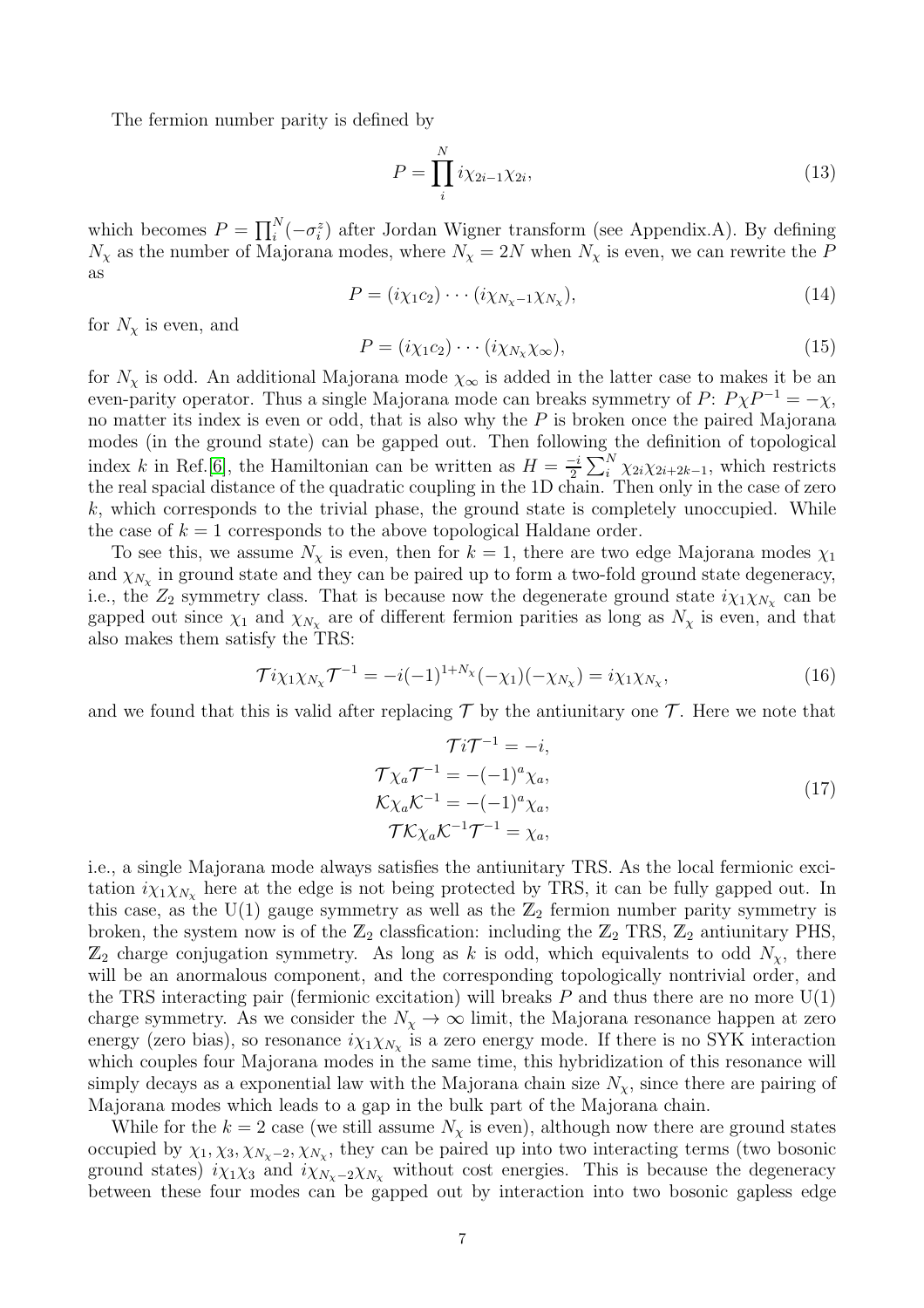modes, which is allowed by the  $\mathbb{Z}_4$  TRS. However, these two bosonic modes cannot be further gapped out, since the two Majorana modes within each of them belong to the same fermion parity (all even or all odd), and thus do not satisfy  $\mathbb{Z}_2$  TRS, e.g.,

$$
\mathcal{T}i\chi_1\chi_3\mathcal{T}^{-1} = -i(-1)^{1+3}(-\chi_1)(-\chi_3) = -i\chi_1\chi_3.
$$
 (18)

This corresponds to a TRS-protected local gapless edge boson mode. Thus P can only be preserved in even-k case (the topologically trivial case), where the P will breaks  $Z_2$  symmetry by a finite expectation value of U(1) conserved charge. Similar to the SYK intercation in boundary Hamiltonian, the topological superconductivity[2, 3] and the Coulomb intercation[1] and fluctuations in thermalized gas[11] can also gapped out the single-fermion excitations which constituted of two Majorana operators with different fermion parity.

In the presence of even k, the we can always have  $P^2 = 1$  by the gauge fixing through the phase rotation. Let the Hamiltonian being block diagonalized in each fermion parity,

$$
H_{\pm} = \begin{pmatrix} H_{P=+1} & 0 \\ 0 & H_{P=-1} \end{pmatrix},
$$
\n(19)

then if  $N_\chi$  is odd, P breaks, and we have  $H_{P=+1} = H_{P=-1}$ .

As we consider the replica limit  $N_{\chi} \rightarrow \infty$  as required by solvable SYK model, we use the method of matrix product state, after enforcing an entanglement bipartition to each pair of Majorana modes, insteads of the exact diagonalization. Note that if a perturbation (e.g., the random hopping) induces a fluctuation (extensive in  $N_{\chi}$ ) to the saddle point obtained by conformal perturbation theory, the replica symmetry will be broken. Then for even  $N_{\chi}$  and odd k, the parity operator after bipartition can be reduced to a product of  $k/2$  terms

$$
P = (i\chi_2\chi_4)\cdots(i\chi_{2k-2}\chi_{2k}).\tag{20}
$$

Since

$$
\mathcal{T}\chi_{2a}\mathcal{T}^{-1} = -\chi_{2a}, \n\mathcal{T}i\mathcal{T}^{-1} = -i,
$$
\n(21)

we have  $\mathcal{T} P \mathcal{T}^{-1} = (-1)^{k/2} P$ .

While for even  $N_{\chi}$  and even k, the parity operator after bipartition can be reduced to a product of  $(k+1)/2$  terms

$$
P = (i\chi_2\chi_4)\cdots(i\chi_{2k}\chi_\infty). \tag{22}
$$

By choosing

$$
\mathcal{T}\chi_{\infty}\mathcal{T}^{-1} = (-1)^{(k+1)/2}\chi_{\infty},\tag{23}
$$

we have  $\mathcal{T} P \mathcal{T}^{-1} = (-1)^k (-1)^{(k+1)/2} (-1)^{(k+1)/2} P = (-1)^{2k+1} P = -P$ . Thus we conclude that the P satisfies TRS only when  $N_{\chi}$  mod 4=0, which is of the classes  $\mathbb{Z}_4$  or  $\mathbb{Z}_8$  in the presence of interaction (see Table.1).

#### 5 Effect of strong disorder in Ising term

As shown in Appendix.A, the Ising Hamiltonian  $H_1 = \frac{1}{2}$  $\frac{1}{2} \sum_i \sigma_i^y \sigma_{i+1}^y$  is in an ordered phase and has a nonlocal long-range order of  $\sigma^x$ , As we stated above, in this case there are two degenerate ground states which can be gapped out by TRS-preserving interaction, and in the mean time, breaks P symmetry (as well as the U(1) gauge symmetry). But when  $N_{\chi}$  is divisible by 4 and  $N_{\chi} \to \infty$ , there will be an asymptotic degeneracy between the two lowest states, in this case the finite expectation value of  $U(1)$  gauge charge as well as the preserved P symmetry will leads to spontaneous breaking of  $\mathbb{Z}_2$  symmetry, including the  $\mathbb{Z}_2$  spin flip symmetry (thus  $SU(2)$ )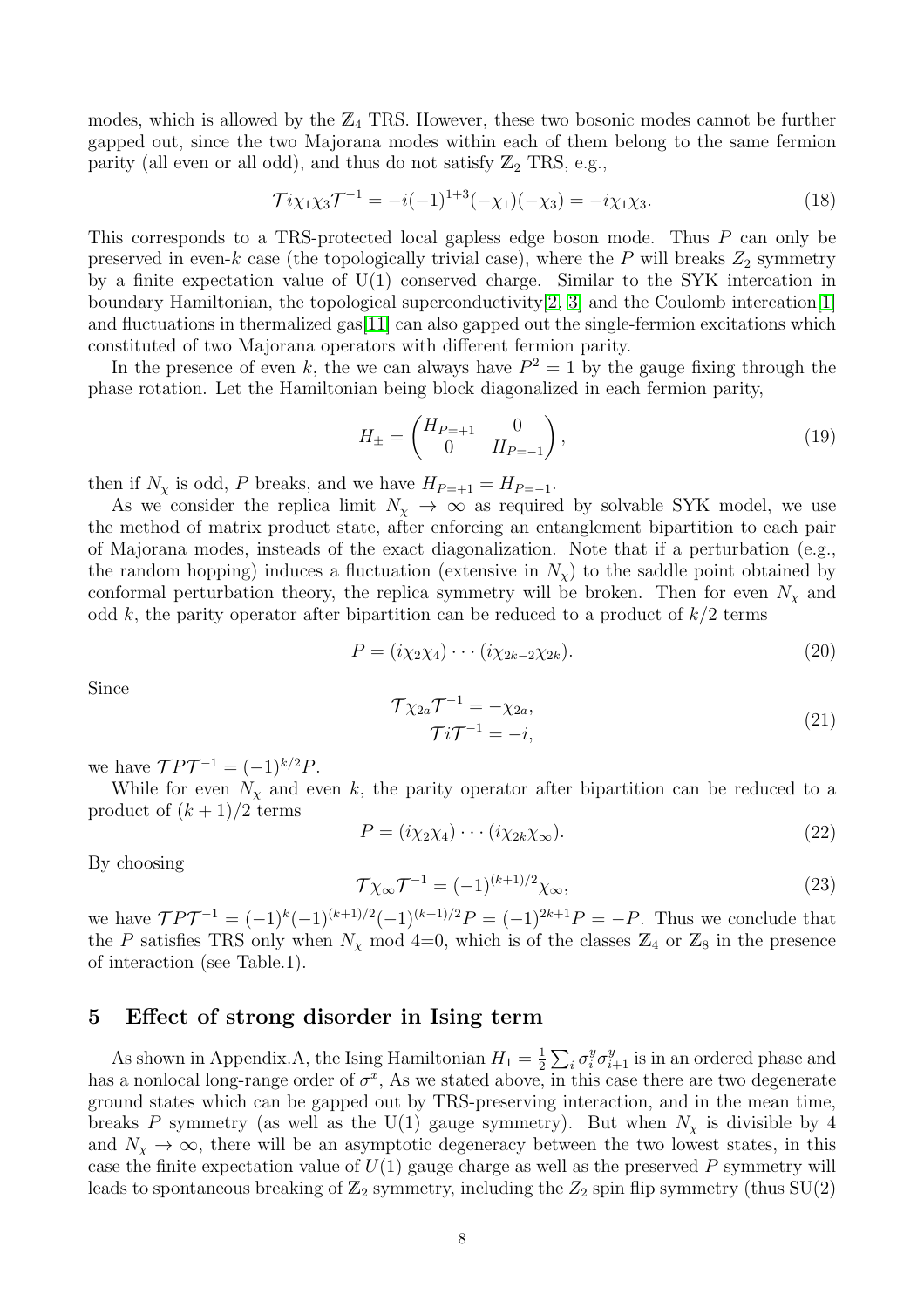Table 1: This table shows the antiunitary TRS, TRS, level statistic, symetry classes and if the blocks of Hamiltonian being exchanged by the  $\mathcal{T}$ , as well as the preservation of P symmetry for different values of Fermion number N and Majorana mode number  $N_{\chi}$ . We note that in all  $\mathbb{Z}_2$  classes,  $H_{P=+} = H_{P=-}$  and  $H_{-\lambda_Q} = H_{\lambda_Q}$ . For  $N_\chi$  mod 8=0 or 4, in which case  $N_\chi$  is divisible by 4,  $\mathbb{Z}_2$  symmetry is broken by Q, then finite and zero  $\lambda_Q$  correspond to  $\mathbb{Z}_8$  and  $\mathbb{Z}_4$  symmetries, respectively.

|  |      |     |       | N mod 4 $N_{\chi}$ mod 8 $\mathcal{T}\mathcal{K}^2$ $\mathcal{T}^2$ $\mathcal{T}H\mathcal{T}^{-1}$ Level statistic Class Exchange? P symmetry |               |   |  |
|--|------|-----|-------|-----------------------------------------------------------------------------------------------------------------------------------------------|---------------|---|--|
|  |      |     | Н     | <b>GOE</b>                                                                                                                                    | $Z_8/Z_4$     | × |  |
|  |      |     | Η     | GOE                                                                                                                                           | $Z_{2}$       |   |  |
|  |      |     | $H^*$ | GUE                                                                                                                                           | $Z_4$         |   |  |
|  | $-1$ | - 1 | Н     | <b>GSE</b>                                                                                                                                    | $Z_2$         |   |  |
|  |      | - 1 | Η     | GSE                                                                                                                                           | $Z_8/Z_4$     |   |  |
|  |      | - 1 | Η     | GSE                                                                                                                                           | $Z_2$         |   |  |
|  |      |     | $H^*$ | <b>GUE</b>                                                                                                                                    | $\mathrm Z_4$ |   |  |
|  |      |     |       | GOE                                                                                                                                           | $\sim$        |   |  |

symmetry is also broken) since the magnetic order is unlikely to happen in degenerated ground state. The asymptotic degeneracy in the latter case cannot be gapped out. To understand this, we assume the lowest state is  $|\psi_0\rangle$  which is even under P operation,  $P|\psi_0\rangle = |\psi_0\rangle$ . Then using the definition of operator  $\hat{O}[7, 4]$  base on the bilocalized fermion operators

$$
\hat{O} = c_1^{\dagger} + c_1 + c_{\frac{N+1}{2}}^{\dagger} - c_{\frac{N+1}{2}},\tag{24}
$$

we can obtain another ground state (anearby state of  $|\psi_0\rangle$ )  $\hat{O}|\psi_0\rangle$  which is odd under P operation:  $P\hat{O}|\psi_0\rangle = -\hat{O}P|\psi_0\rangle = -\hat{O}|\psi_0\rangle = -|\psi_0\rangle$ . Note that  $\hat{O}$  is anticommute with P. The energy different, which plays the role of local measurement, between these two lowest states is exponentially small in system size N. While in trivial phase, the fermion mode  $(\prod_{j=1}^{i-1} \sigma_j^z)$  creates the domain walls on the two-dimensional bonds. In this case,  $H_1$  contains Cooper pairings and do not have a  $U(1)$  symmetry. In fact,  $\hat{O}$  is anticommute with P as long as it is fermionic, thus  $\{\hat{O}, (-1)^w\} = 0$ , where w is the index of domain walls, and the topological states with  $(-1)^w = 1$  can be mapped to the one with  $(-1)^w = -1$  through operaion of  $\hat{O}$ .

Then we rewrite the above  $H_1$  which has a long-range Ising spin order in topological ordered phase, as the disordered form:  $H_1 = \frac{1}{2}$  $\frac{1}{2} \sum_i J_i \sigma_i^y \sigma_{i+1}^y$ , where the variance  $\overline{J_i^2}$  is rather large while  $J_i$ is sparse and local in space. In this case, the MBL system will generate paired spin glass order. While the fermions (normal mode) and the generated domain walls (if exists) are being localized by the spin-glass order  $\langle \sigma_i^y \sigma_j^y \rangle$  $\binom{y}{j}$ . This local spin correlation can provides an approximately conserved quantity  $\langle \sigma_i^y \rangle$  $\binom{y}{i}$  which is nonzero after long-time evolution by virtue of spin glass order, This local conserved quantity with U(1) symmetry can prevents the thermalization. There are two cases for the breaking of  $U(1)$  symmetry: The first one is at the ground state critical point between the MBL paramagnet phase (corresponds to weak disorder and high energy density) and the MBL ordered spin glass; the second one is within the paramagnetic phase. In both of these two cases, the spin correlation is no a local conserved quantity, and there will be a long-range spin-glass order (nonlocal) in first case; While in second case, for MBL paramagnetic phase in the bulk with zero interaction, the domain-wall eigenstates still must be localized (the nonlocal eigenstates decay in spin glass phase with a finite correlation length), and the sign of nonlocal spin correlation will depends on the amount of domain walls between sites i and j. The long-range spin-glass order here can leads to spontaneous breaking of  $\mathbb{Z}_2$  discrete symmetries in localized states, which is similar to bilinear terms or quadratic coupling terms like  $U(1)$  charge  $\mathcal{Q}$ . In this two cases, the thermalization is able to happen in the presence of generic (without integrability) interactions, e.g., the SYK-type which is nonlocal and dense, and the discrete symmetries will not be broken at thermal equilibrium.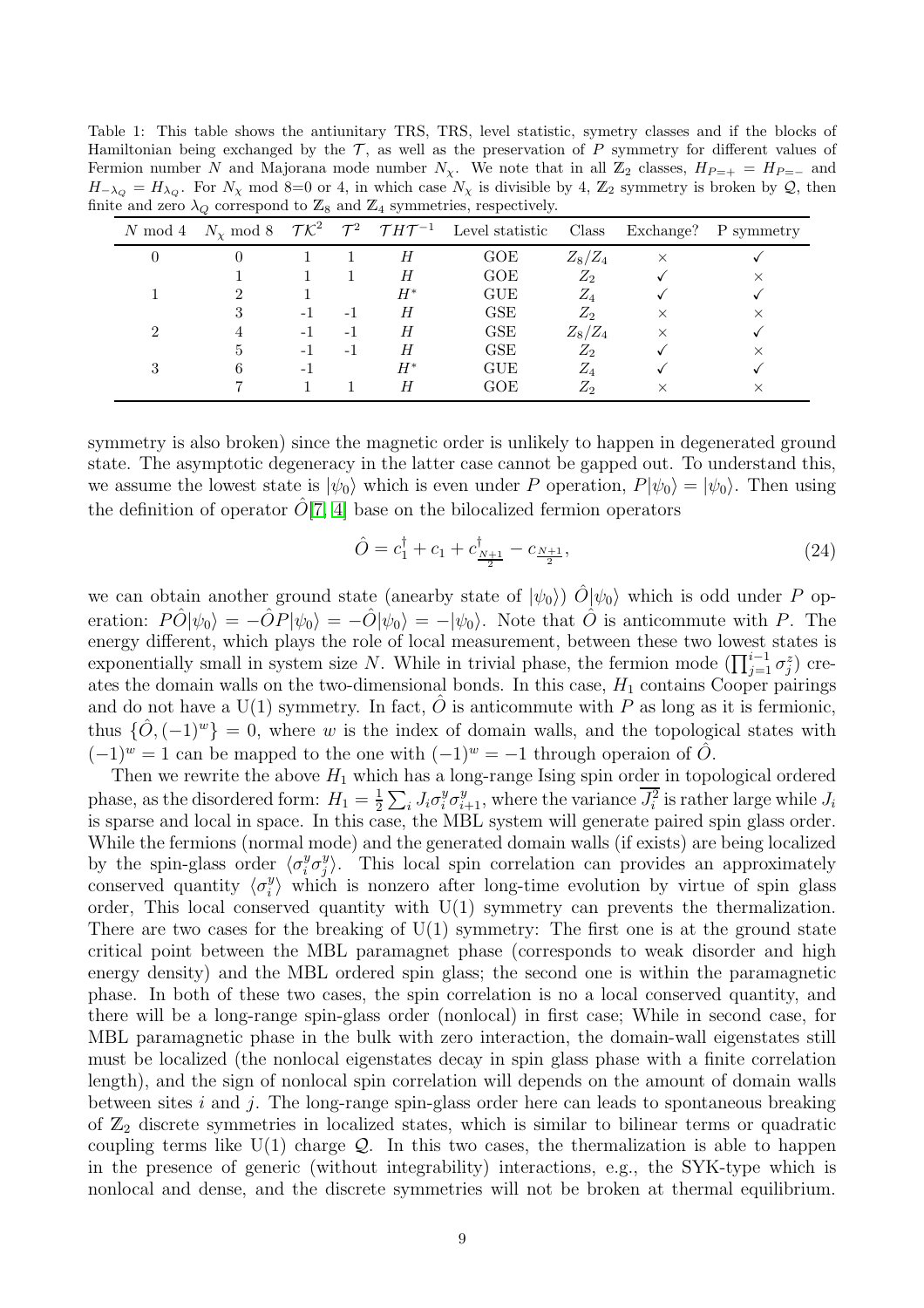The Ising paramagnetic phase corresponds to the above-mentioned trivial phase, playing the role of confining potential. Although similar in form with the fermion number parity operator, the eigenstates in Ising paramagnetic MBL phase does not breaks any  $\mathbb{Z}_2$  symmetries, but they do in Ising paramagnetic extended phase[7].

For highly excited eigenstates which remain localized in MBL system, the long-range spinglass order is able to breaks the global  $\mathbb{Z}_2$  symmetry (like the antiunitary PHS or other discrete symmetries), as long as they are not being thermalized. In conclusion, in ergodic phase, the asymptotic degeneracy of two lowest eigenvalues, which cannot be gapped out by SYK boundary Hamiltonian, will breaks the  $\mathbb{Z}_2$  discrete symmetries and local order parameters, as can be seem from the anticommutation relations between  $U(1)$  charge Q and the  $\mathbb{Z}_2$  discrete symmetries stated above. At the critical point or inside the paramagnetic phase (trivial), the long-range correlation  $\langle \sigma_i^y \sigma_j^y \rangle$  $\binom{y}{j}$  is nonconserved but still be a local order parameter, and the correlation length  $\xi$  of decaying nonlocal terms will be related to this local order parameter through  $\langle \sigma_i^y \sigma_j^y \rangle$  $_j^{\circ}$ ) —  $\langle \sigma_i^y$  $\langle \sigma_j^y \rangle$  $\ket{\psi} = e^{-|i-j|/\xi}$ [5]. The topological phase can be deformed to the trivial product state only by closing the bulk gap through a quantum critical point (not absolutely with continuous symmetry breaking), for example, for anomalous symmetry in the case that  $N_{\chi}$  is nonero mod 8, the only way for such deformation is by closing the gap.

Note that the MBL Ising paramagnetic phase can be further classified into two phases: topological paramagnet and trivial paramagnet, according to if the Ising symmetry exists or not. The Ising symmetry reads  $\prod_j \sigma_j^z$  which is commute with Hamiltonian in topological phase, and it creates the domain walls, which signals the topological nature. When the Ising symmetry in topological phase is broken the gapped mobility edge (with incomplete integrability in nonergodic phase) in localized states will breaks  $\mathbb{Z}_2$  symmetries, similar the what happen in disordered system with localized domain walls, and tends to the thermalization by delocalization effects. The existence of mobility edges also implies that this is an intermediate phase, where the topological order is not being completely destroyed and thus there are local order parameter being preserved, as stated in the following section.

#### 6 Local and nonlocal effects on two-site MPS

The phenomenon that the  $\mathbb{Z}_2$  fermion parity symmetry P is broken in topological nontrivial phase with odd k and TRS pair  $i\chi_1\chi_{N_\chi} = i\chi_1\chi_{2N}$ , can only happen in boson chain, and there exists local gapless bosonic edge modes with the symmetry-protected-topology. The Hamiltonian  $H_1$  turns to nonlocal Ising form after applying the Jordan-Wigner transformation, since the order parameter in terms of spin becomes non-local. Then we found that, not only the gapped local Hamiltonians[5], but also the gapped nonlocal Hamiltonian (Jordan-Wigner transformed)[6] can has ground states approximately described by MPS with small bond dimension.

As we consider the Majorana chain as a TRS boson spin chain after Jordan-Wigner transformation, we assume there is a three-dimensional Hilbert space on each sites, and the MPS tensors in each dimension can be expressed in terms of hard core boson operator (see Appendix.A)

$$
A^{(1)} = \sqrt{\frac{2}{3}}\sigma^{+} = \sqrt{\frac{2}{3}}\frac{1}{2}(\sigma^{x} + i\sigma^{y}) = \sqrt{\frac{2}{3}}b^{\dagger},
$$
  
\n
$$
A^{(2)} = -\sqrt{\frac{1}{3}}\sigma^{z} = -\sqrt{\frac{1}{3}}(2b^{\dagger}b - 1) = -\sqrt{\frac{1}{3}}(2c^{\dagger}c - 1),
$$
  
\n
$$
A^{(3)} = -\sqrt{\frac{2}{3}}\sigma^{-} = -\sqrt{\frac{2}{3}}\frac{1}{2}(\sigma^{x} - i\sigma^{y}) = -\sqrt{\frac{2}{3}}b.
$$
\n(25)

Note that here the superscripts of Pauli matries does not correspond to the spacial direction of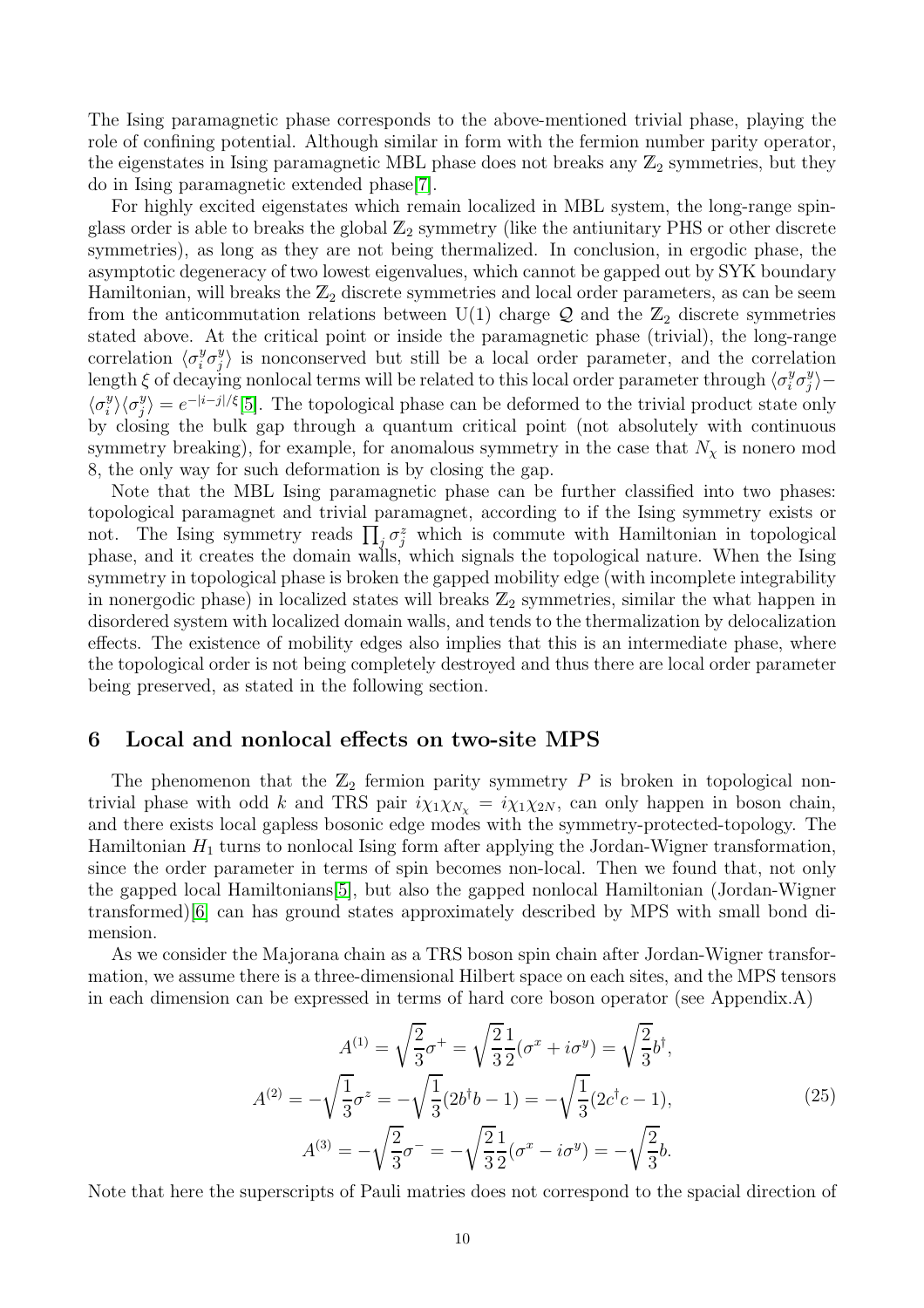spins, the actual correspondence depends on the duality transformation we picked, thus in our above basis, we can suspect that the above tensors correspond to  $S_y = 1, 0, -1$ , respectively, with the bond dimension 2 and Hilbert space dimension 3.

Firstly we discuss the local case, where we select the MPS of two neighbor sites on the bulk of the boson spin chain, i.e.,  $|\psi_A\rangle = \sum_{m_1,m_2=1,2,3} A_j^{(m_1)} A_{j+1}^{(m_2)} |m_1,m_2\rangle$ , where  $A_j = i \chi_i \chi_{i+2}$  and  $A_{j+1} = i\chi_{i+1}\chi_{i+3}$ . Note that for  $A_j$  and  $A_{j+1}$ , each of them does not satisfy TRS and thus cannot be gapped out. The local term  $|\psi_A\rangle$  which follows area law entanglement and Poisson distribution of level statistic, can be a local eigenstate of the AKLT-type Hamiltonian [5, 8]

$$
H = \frac{N_{\chi}}{2} \hat{h}.\tag{26}
$$

This is an nonintegrable Hamiltonian (and thus with area-law entanglement) with period boundary condition, where the term  $\hat{h}$  in a decomposition form is indeed a projector from space of two spin-1 boson to that containing sectors with total spin angular momentum 2,1, and 0. The level repulsion happen between levels of different symmetry classes, like the discrete symmetries and rotational SU(2) symmetry. For these three cases, the number of degenerate states will be 5,3, and 1. We suspect the degeneracy to be rised from the SU(N) exchange interaction instead of the geometrical frustraction as we consider the MPS  $|\psi_A\rangle$  as a frustration-free eigenstate, and the magnetic order is suppressed by high degree of degeneracy. For total spin-2 case with  $SU(2)$  symmetry, the five degenerate states correspond to projection on  $S_y$  axis as  $m_y = 2, 1$ , 0, -1, -2, and among them only the exchanges between  $m_y = 0$  states preserve the  $\mathbb{Z}_2$  spin flip symmetry.

The  $h$  can be chosen as translational invariant (without localization), but is a local operator which vanishes when operating on the eigenstate  $|\psi_A\rangle$  which is localized in energy space (with zero eigenvalue).  $\hat{h}$  can be block diagonalized into two block matrices: first one is consisted of the target states  $|\psi_A\rangle_1 \in |1, m_y\rangle \oplus |0, 0\rangle$  which are embedded into the total system, its eigenvalues are zero in the absence of quasiparticle; second one is consisted of the complement states  $|\psi_A\rangle_2 \in (2, m_y)$ . When the 5 × 5 Hermitian matrix spaned by states  $|2, m_y\rangle$  is positive semidefinite (any subspace requires zero vector),  $|\psi_A\rangle$  are the degenerate ground states, otherwise  $|\psi_A\rangle$  are embedded into the middle of spectrum. This is different to the spin-1/2 chain whose ground states are consisted of dimers (singlets) in the fermionic language, which can also not be gapped out by the boundary interaction. The local projector satisfies  $\hat{h} \propto \sum_{m_y} |2, m_z\rangle\langle2, m_y|$ in the presence of SU(2) symmetry: including the  $S_y$  U(1) symmetry and the spin rotational symmetry about  $S_y$  axis.

As we mentioned above, since the two MPSs are the bosonic pairs that cannot be gapped out, it corresponds to the even-k trivial case, which preserves the U(1) and  $\mathbb{Z}_2$  fermion parity symmetries. That is why this can be described by pure MPS  $|\psi_A\rangle$ . While for odd-k nontrivial case, it should be described by mixed MPS  $|\psi_A\rangle$ . In the latter case, the emergence of topological order requires the end points of the segment decoupled (unpaired), which requires a long enough distance.

Just like the topological nontrivial phase (Haldane phase), the degenerate ground states formed by dangling edge modes with spin can be gapped out by boundary Hamiltonian in nonlocal boson spin chain with open boundary condition, the ground state of integer spin chain can be gapped away from the fermion excitations by a Haldane gap which can stabilizes the ground state by prohibiting the transitions to excited states. Note that this topological nontrivial phase is in contrast to the above-mentioned topological case where the topological index  $N_{\chi}$  is divisible by 4 and the expectation  $\langle \mathcal{Q} \rangle$  breaks  $\mathbb{Z}_2$  discrete symmetries in nonthermalized states. While in AKLT model, the ground states will be bounded from below into singlets (or dimers)[8, 9], which is invariant under  $P$  operation. The topological order in Haldane phase can be pretected by both the continuous rotational symmetries (like the SU(2) symmetry) and the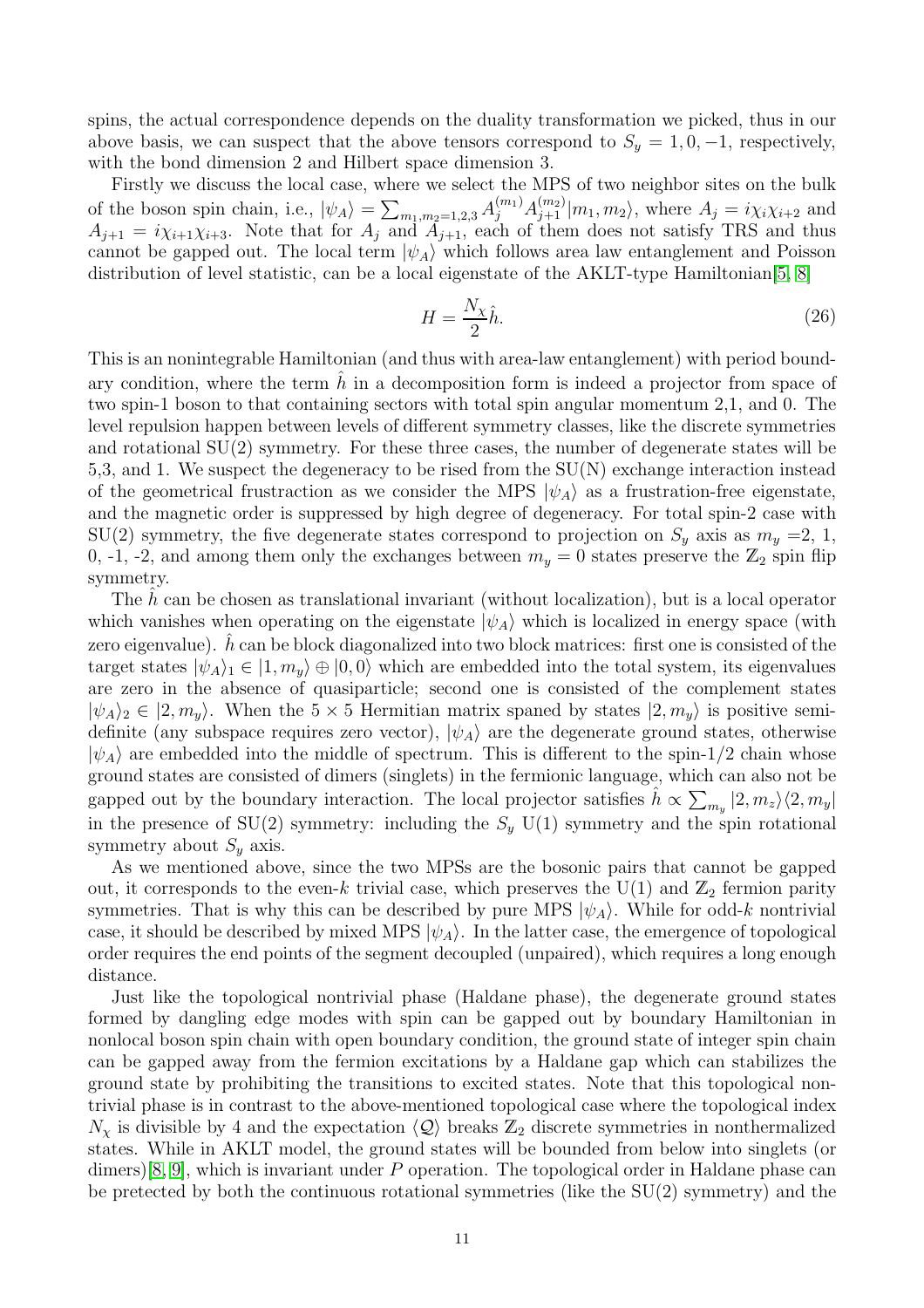discrete symmetries (like the  $\mathbb{Z}_2$  symmetry), which can be nonlocal with open boundary condition, and follows ETH. While the nonintegrable AKLT Hamiltonian (which is Hermitian) with period boundary condition, contains only the diagonal real elements in the presence of  $U(1)$ symmetry, thus the level statistic follows GOE, but the eigenstates in AKLT system (target states) violate ETH and will not be thermalized. This can be proved that for local observable h, we have  $\langle \psi_A | h | \psi_A \rangle = \langle \psi_A | (h | \psi_A \rangle) = 0$ , i.e., does not obey the ETH ansatz, as long as the (locally bounded) Hilbert space dimension of each site is larger than the bond dimension.

Unlike in symmetry classes CII and AIII, the charge conjugation symmetry  $(\mathbb{Z}_2^{\mathcal{C}})'$  $_2^{\mathcal{C}'}$ ) is absent in AKLT chain with  $SU(2)$  symmetry, although the  $U(1)\times \mathbb{Z}_2^{\mathcal{C}}$  $_2^C$  symmetry can be subgroup into  $SU(2)$ . This is reasonal base on two facts: the spin rotational symmetry is broken in CII class, which preserves the  $\mathbb{Z}_2$  antiunitary chiral symmetry; the chiral symmetry is absent in AKLT chain with period boundary condition, otherwise the chiral spin liquid, which can be formed through uncondensated spinfull bosons, will breaks both the TRS and fermion parity P symmetry, and leads to the topological order, similar to that in the Haldane phase. As we said, the existence of charge conjugation symmetry in CII and AIII classes leads to extensive local degeneracies (by energy measurement), and thus make the symmetry-protected topological orders be unstable against the boundary interactions. While in AKLT chain, to makes the edge modes delocalized (thermalized), i.e., destroy the boundary modes in the symmetryprotected topological ordered state (the long-range string order in AKLT chain signals the topological nontriviality), we can enlarge the spin rotational symmetry from  $SU(2)$  to  $SU(N<sub>s</sub>)$ with  $N_s > 2[10]$ , in which case the magnetic order is being suppressed, and the ground state degeneracy becomes extensive with system size, which is, in terms of MPS representation, by increasing the bond dimension, although the MPS representation may fail for highly excited nonlocal eigenstates. In this case, the ground state degeneracy is not necessarily to be local, and the extensive degeneracy signals the effect of geometrical frustration, as long as the bond dimension is equals or larger to the single site Hilbert space dimension, and then the  $h$  is nomore frustration-free. But it does not means large  $N_s$  always leads to thermalization, as in some case large- $N<sub>s</sub>$  will breaks translational invariance and thus violates the ETH, like in spin-Peierls type ground state[19].

Next we explain how the highly excited state in ergodic phase can destroy the symmetryprotected topological order and gives rise to the pairing in Cooper channel, and thus breaks the global  $U(1)$  symmetry. Note that a direct result of the breaking of  $U(1)$  symmetry is the local term  $\hat{h}$  becomes nondiagonal. Firstly, as shown in Appendix.B, there are five linearly independent (but not mutually orthogonal) excitation states with total spin 2 in the presence of  $SU(2)$ . Note that here the  $SU(2)$  symmetry only exists in the subspace spaned by the five degenerate excited states (viewed as five basis states here), while for the previous ground states with total spin 1, the U(1) symmetry is obviously broken. Then the diagonal contribution and the nondiagonal contribution, which give rise to short range and long range order, respectively. are,

$$
\langle 2, j, m_y | 2, j, m_y \rangle \sim 1,
$$
  

$$
\langle 2, j, m_y | 2, j', m_y' \rangle \sim (-1)^{j+j'} \delta_{m_y, m_y'}.
$$
 (27)

The long range behavior in the latter case leads to the nonlocal effect, and the excitations emerge in chain can be viewed as nonlocalized defects to the topological order, which give rise to fluctuation and extensive entanglement entropy. Before thermal equilibrium is arrived, the remaining topologocal order (may not anymore protected by symmetries) may gives rise to the intermediate effects[12, 11, 13] between MBL and ETH, incluing the mobility edge/gap.

For the above selected MPS  $|\psi_A\rangle$ , as long as the two sites are adjacent, it is impossible for asymptotically degenerate to emerge, thus in this case, the transfer matrix  $T = A^* \otimes A$  commute with the operators  $(S \otimes 1)$  and  $(1 \otimes S)$ , which correspond to excitation act on the left side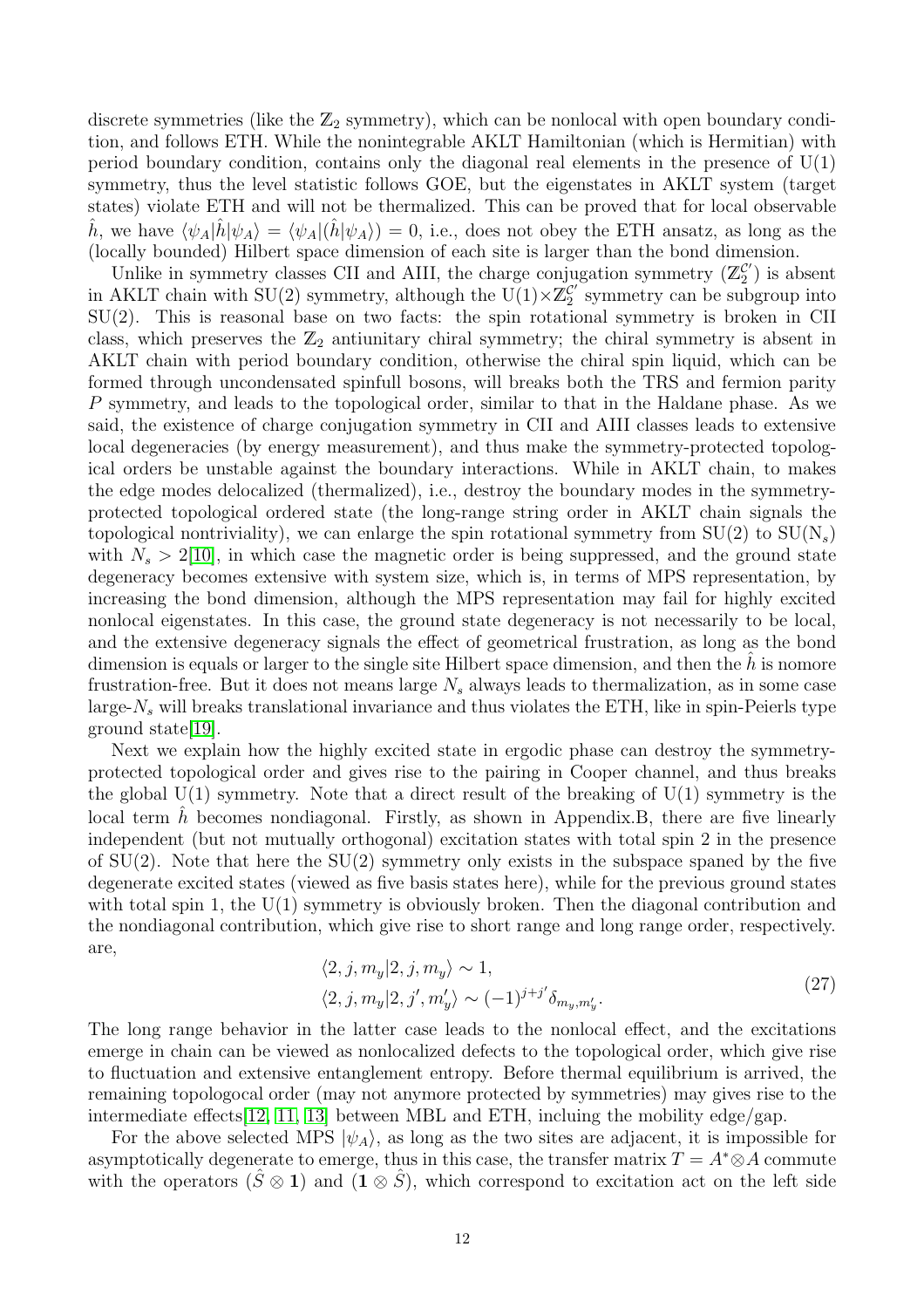and right side of the chain, respectively, and the quasiparticle creation operator  $\hat{S}$  belongs to the subspace spaned by the five degenerate excited states as presented in Appendix.B. In MBL phase, the eigenvector corresponding to the leading eigenvalue of transfer matrix is invariant under the relative operation  $(\hat{S} \otimes \mathbf{1} - \mathbf{1} \otimes \hat{S})|T\rangle = |T\rangle$ . This invariance vanishes for the vectors of subspace spaned by  $|\psi_A\rangle_1$ .

## 7  $\mathbb{Z}_4$  symmetry

In  $\mathbb{Z}_n$  symmetry class with the corresponding generator  $\hat{G}_{Z_n}$ , the topological order can be recognized by the Kramer degeneracy in the presence of TRS and other discrete symmetries, in this case the single-site operator (local) has the following relation (in form of spectral decomposition)

$$
(\mathbf{1}^{\otimes(i-1)}\otimes \hat{S}_i \mathbf{1}^{\otimes(N-i)})\hat{G}_{Z_n}(\mathbf{1}^{\otimes(i-1)}\otimes \hat{S}_i \mathbf{1}^{\otimes(N-i)})^{-1} = e^{2i\pi/n}\hat{G}_{Z_n},\tag{28}
$$

where

$$
\hat{G}_{Z_n} = \prod_i (\mathbf{1}^{\otimes (i-1)} \otimes \lambda_i \mathbf{1}^{\otimes (N-i)}),
$$
  

$$
\text{Tr}\lambda_i = \sum_{a=0}^{n-1} e^{2i\pi a/n}.
$$
 (29)

It obvious that all the diagonal elements (eigenvalues) of  $\lambda_i$  are local order parameters. The operator  $\hat{G}_{Z_n}$  commutes with the permutations  $(1^{\otimes (i-1)} \otimes \lambda_i 1^{\otimes (N-i)})$ , and permutations with different  $i$  commute to each other.

Next we take the  $\mathbb{Z}_4$  symmetry as an example. In the presence of spin U(1) gauge symmetry (e.g., in CII class), the charge reads

$$
\mathcal{Q} = \sum_{i}^{N} (f_i^{\dagger} f_i - f_i f_i^{\dagger})
$$
  
= 
$$
\sum_{i}^{N} S_i^z,
$$
 (30)

with  $f_i$  the spin-boson operator. In terms of duality as shown in Appendix.A, the  $S_z$  term can be represented as

$$
S_z = \frac{i}{2} \sum_i (\lambda_i^\dagger - \lambda_i),\tag{31}
$$

where the measured eigenvalues in diagonal ensemble are described by

$$
\lambda_i = \begin{pmatrix} 1 & 0 & 0 & 0 \\ 0 & \lambda_1 & 0 & 0 \\ 0 & 0 & \lambda_1^2 & 0 \\ 0 & 0 & 0 & \lambda_1^3 \end{pmatrix},
$$
\n(32)

where we denote  $\lambda_{\alpha} = e^{2i\pi\alpha/n}$ , and thus  $\lambda_1 = e^{2i\pi/n}$  (the second largest eigenvalue). Since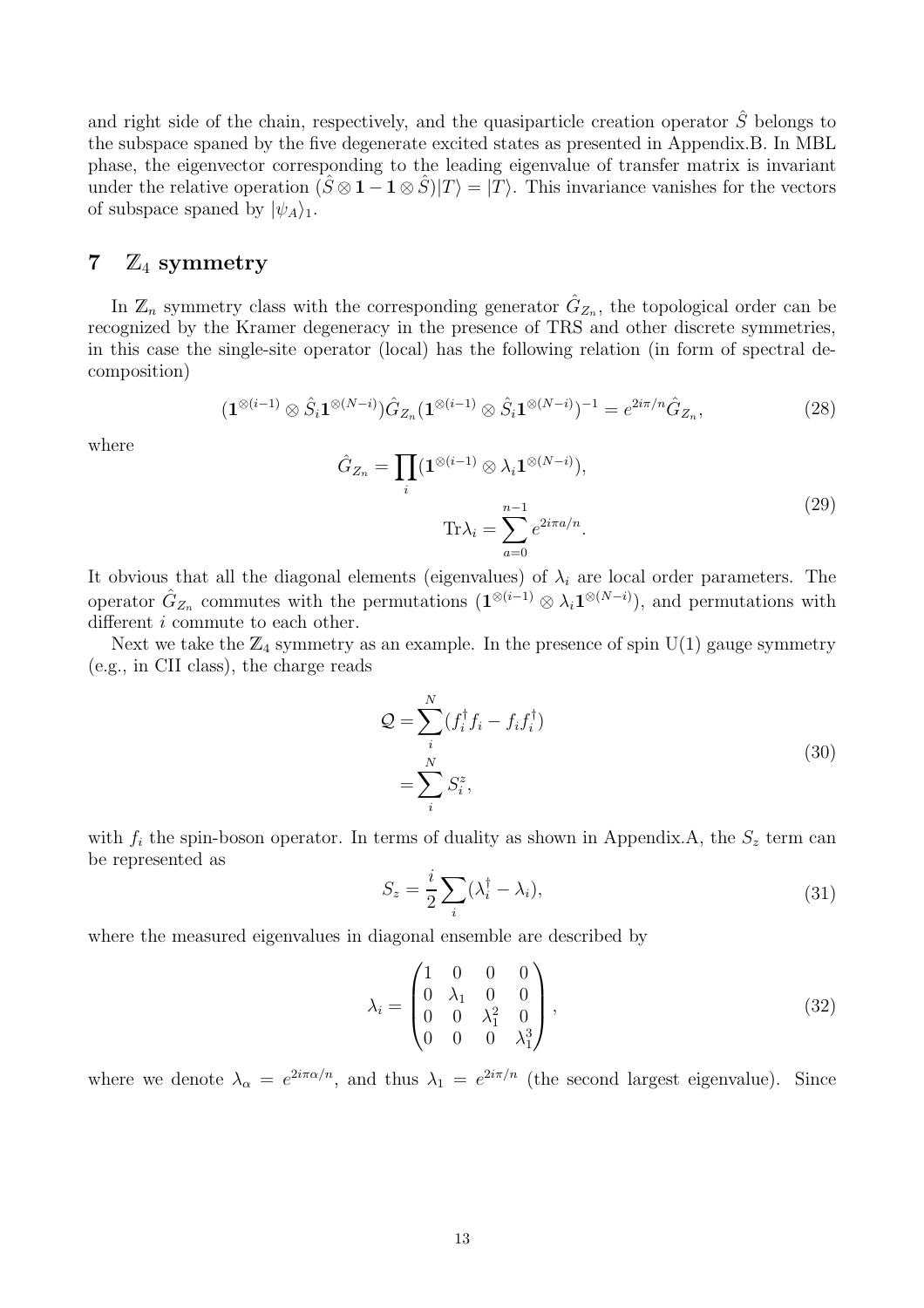$\lambda_i^{\dagger} \equiv \lambda_i^{n-1} = \lambda_i^3$  for  $\mathbb{Z}_4$  class, we obtain

$$
S_z = \frac{i}{2} \begin{pmatrix} 1 & -1 & 0 & 0 & 0 \\ 0 & \lambda_1^3 - \lambda_1 & 0 & 0 \\ 0 & 0 & \lambda_1^6 - \lambda_1^2 & 0 \\ 0 & 0 & 0 & \lambda_1^9 - \lambda_1^3 \end{pmatrix}
$$
  
=  $\frac{i}{2} \begin{pmatrix} 0 & 0 & 0 & 0 \\ 0 & 1 & 0 & 0 \\ 0 & 0 & 0 & 0 \\ 0 & 0 & 0 & -1 \end{pmatrix}$ . (33)

We note that for large  $n$ , the mirror-symmetric MBL eigenvalue can be seen, which implies the emergence of approximately continuous non-Abelian symmetry. In the presence of duality, which corresponds to the half-step shift in space direction for  $\lambda_i$ :  $\lambda_i \to \lambda_{i+1/2} = \sigma_i^{\dagger} \sigma_{i+1}$ ,  $\lambda_{i+1/2} \to \lambda_{i+1} = \sigma_{i+1/2}^{\mathsf{T}} \sigma_{i+3/2}$ , we can perform the SU(2) rotation as

$$
f_i^{\dagger} = \frac{1}{\sqrt{2}} (\frac{1}{\sqrt{4}} \sigma_i^{\dagger} + \frac{1}{\sqrt{4}} i \sigma_{i+1}^{\dagger})
$$
  
=  $\frac{1}{2} (\sigma_i^{\dagger} + i \sigma_{i+1}^{\dagger}),$   

$$
f_i = \frac{1}{2} (\sigma_i - i \sigma_{i+1}),
$$
 (34)

where we define the shift of eigenvalue in each state as

$$
\sigma = \begin{pmatrix} 0 & 0 & 1 & 0 \\ 0 & 0 & 0 & 1 \\ 0 & 1 & 0 & 0 \\ 1 & 0 & 0 & 0 \end{pmatrix},
$$
\n(35)

which satisfies  $\sigma^3 = \sigma^{\dagger} = \sigma^T$  and  $\sigma^4 = 1$ . Thus another U(1) gauge charge reads

$$
Q' = \sum_{i}^{N} (f_i^{\dagger} f_i - f_i f_i^{\dagger})
$$
  
\n
$$
= \sum_{i}^{N} [\frac{1}{4} (\sigma_i^{\dagger} \sigma_i - i \sigma_i^{\dagger} \sigma_{i+1} + i \sigma_{i+1}^{\dagger} \sigma_i + \sigma_{i+1}^{\dagger} \sigma_{i+1}) - \frac{1}{4} (\sigma_i \sigma_i^{\dagger} + i \sigma_i \sigma_{i+1}^{\dagger} - i \sigma_{i+1} \sigma_i^{\dagger} + \sigma_{i+1} \sigma_{i+1}^{\dagger})]
$$
  
\n
$$
= \sum_{i}^{N} [\frac{1}{4} (2 - i \sigma_i^{\dagger} \sigma_{i+1} + i \sigma_{i+1}^{\dagger} \sigma_i) - \frac{1}{4} (2 - i \sigma_{i+1}^{\dagger} \sigma_i + i \sigma_i^{\dagger} \sigma_{i+1})]
$$
  
\n
$$
= \sum_{i}^{N} \frac{1}{2} (-i \sigma_i^{\dagger} \sigma_{i+1} + i \sigma_{i+1}^{\dagger} \sigma_i).
$$
\n(36)

In basis of  $\lambda_i$  in  $\mathbb{Z}_4$  symmetry with discrete non-Abelian symmetry, the spin-1 operators have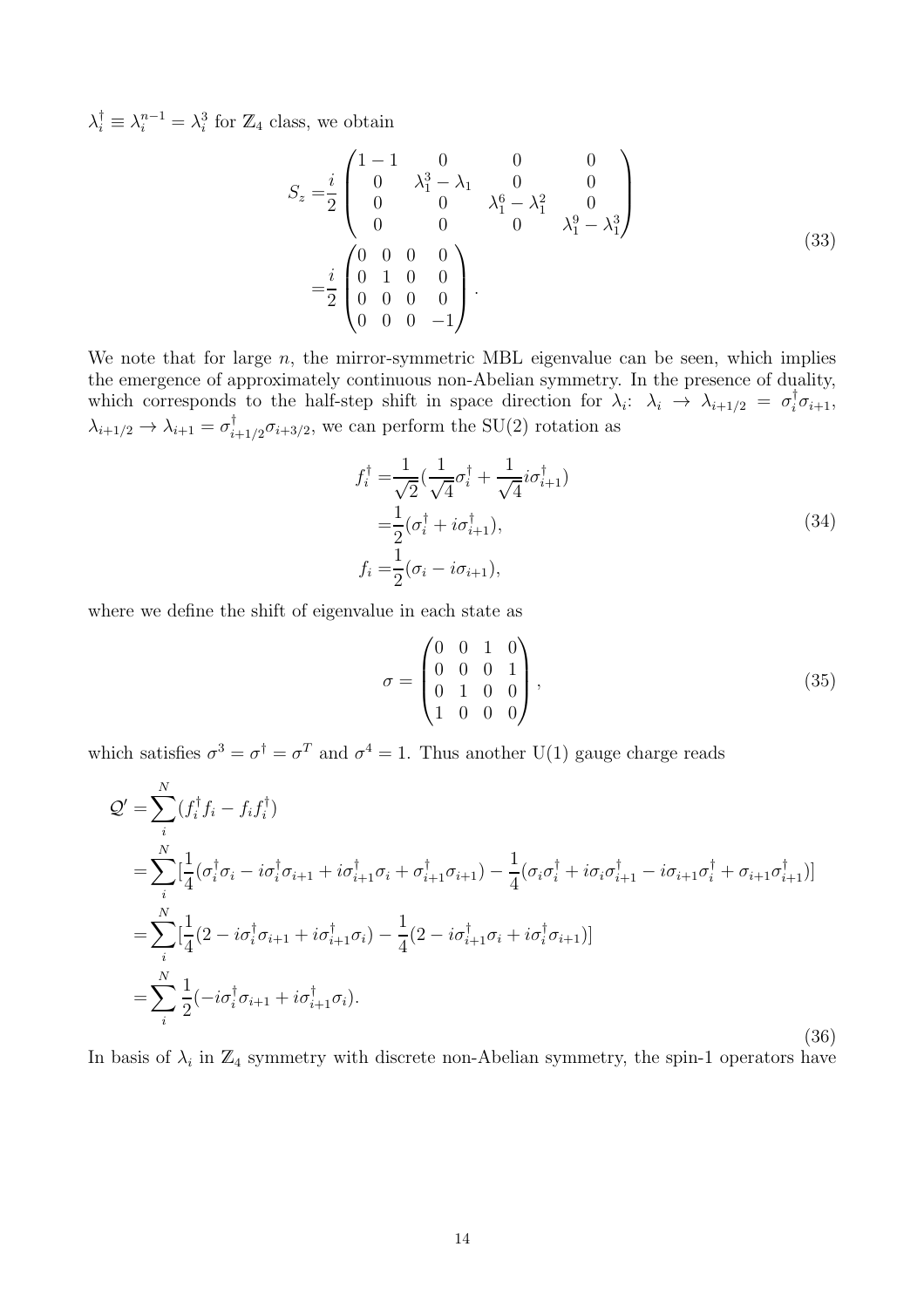a form different to the ones presented in Appendix.B

$$
S^{+} = (3 - \lambda_{1}\lambda_{i} - \lambda_{1}^{2}\lambda_{i}^{2} - \lambda_{1}^{3}\lambda_{i}^{3})\sigma^{3}
$$
  
\n
$$
= (3 - e^{2i\pi/4}\lambda_{i} - e^{i\pi}\lambda_{i}^{2} - e^{3i\pi/2}\lambda_{i}^{3})\sigma^{3}
$$
  
\n
$$
= \begin{pmatrix}\n0 & 0 & 0 & 3 - \lambda_{2} - \lambda_{1}^{4} - \lambda_{1}^{6} & 0 \\
0 & 0 & 3 - \lambda_{2} - \lambda_{1}^{4} - \lambda_{1}^{6} & 0 \\
3 - \lambda_{3} - \lambda_{1}^{6} - \lambda_{1}^{9} & 0 & 0 & 0 \\
0 & 3 - \lambda_{4} - \lambda_{1}^{8} - \lambda_{1}^{12} & 0 & 0\n\end{pmatrix}
$$
  
\n
$$
= \begin{pmatrix}\n0 & 0 & 0 & 1 \\
0 & 0 & 1 & 0 \\
1 & 0 & 0 & 0 \\
1 & 0 & 0 & 0\n\end{pmatrix},
$$
  
\n
$$
S^{-} = (S^{+})^{\dagger}
$$
  
\n
$$
= \begin{pmatrix}\n0 & 0 & 1 & 0 \\
0 & 0 & 0 & 0 \\
0 & 1 & 0 & 0 \\
1 & 0 & 0 & 0\n\end{pmatrix}.
$$
  
\n(37)

Note that  $\lambda_1^2 = \lambda_1^6$ ,  $\lambda_1 = \lambda_1^9$ .

As we stated above, except in the CII class, the antiunitary TRS (independent of the fermion number parity as shown in Eq.(18)) can be preserved until a Zeeman term is being added to the system through the magnetic field, since unitary  $\mathcal T$  acts directly on the spin degree of freedom. In symmetries-protected topological order, the seperable degenerate ground state provides the Kramers pairs with TRS, and the global U(1) symmetry can be broken, in charge channel, by the well-defined excitations above a bulk gap, or in spin channel, by the formation of spin singlet superconductivity (s-wave).

In above,  $\lambda_i$  provides the measurement of eigenvalues on each state, which provides the exact eigenvalues only in the asymptotic degenerate limit, i.e., long-time limit  $t \to \infty$  in unitary evolution of strong nonlocal interaction, which is obviously not the case for  $\mathbb{Z}_4$  symmetry, that is why the shift  $\sigma$  is necessary. In MBL case the symmetry-protected topological order has a unique leading eiegnvalue  $\lambda_0 > 1$ . in terms of parafermions with  $\mathbb{Z}_4$  generalization:  $\psi_{2j-1} = (\prod_{i=1}^{j-1} \lambda_i) \sigma_j = \lambda_1^{\sum_{i=1}^{j-1} S^z} \sigma_j, \ \psi_{2j} = \lambda_1^{3/2} \psi_{2j-1} \sigma_j$ , we have  $\psi_{2j-1} \psi_{2j} = \lambda_1 \psi_{2j} \psi_{2j-1}$ , which is because  $(\prod_{i=1}^{j-1} \lambda_i) \sigma_j \lambda_j = \lambda_1 \lambda_j (\prod_{i=1}^{j-1} \lambda_i) \sigma_j$ , thus we can further obtain  $\psi_{2j-1} \lambda_j = \lambda_1 \lambda_j \psi_{2j-1}$ ,  $\lambda_j = (\lambda_1)^{-3/2} \psi_{2j-1}^{\dagger} \psi_{2j}$ . Although the U(1) symmetry is broken for a Hamiltonian containing both  $\lambda_i$  and  $\sigma_i$  terms, the related discrete symmetries would be broken for short range parafermionic operation[17, 4]. Once the shift to eigenvalues of transfer matrix leads to symmetry-protected degeneracy, the nonlocal term turns to local one with infinite correlation length[21], similar to what happen in Wishart SYK model with extensive residual entropy[20].

The eigenvalue of U(1) charge  $Q = \frac{i}{2}$  $\frac{i}{2} \sum_{i}^{N} (\lambda_i^{\dagger} - \lambda_i)$  is integer only when N even, its dual  $\hat{Q} =$ i  $\frac{i}{2} \sum_{i}^{N} (\sigma_{i+1}^{\dagger} \sigma_i - \sigma_i^{\dagger} \sigma_{i+1} \lambda_i)$  can be decomposed into three parts[18]:  $\hat{Q} = Q_0 + Q^+ + Q^-$ . We define  $\langle Q \rangle = Q'/Q$  as the ratio between eigenvalues of Q before and after operated by  $\hat{Q}$ , then  $\langle Q_0 \rangle = 1$ as it preserves the U(1) symmetry. It is easy to verify  $[Q, \hat{Q}] = 4(Q^+ - Q^-) = [Q, Q^+] - [Q, Q^-]$ , with  $Q^+ = \frac{i}{2}$  $\frac{i}{2}\sum_i \sigma^\dagger_{i+1}\sigma_i, \; Q^- = \frac{i}{2}$  $\frac{i}{2} \sum_i \sigma_i^{\dagger} \sigma_{i+1}$ . Since  $\sigma_j \lambda_k = [\delta_{jk} \lambda_1 + (1 - \delta_{jk})] \lambda_k \sigma_j \; (\lambda_k = \prod_{i=1}^{k-1} \lambda_i),$  $[Q, Q^{\pm}] = \pm 4Q^{\pm}$ , the eigenvalues of  $Q^+, Q^-, c_i^{\dagger}, c_i$  are  $(1 + \frac{4}{\langle Q \rangle})^{\alpha}, (1 - \frac{4}{\langle Q \rangle})^{\alpha}$  $\frac{4}{\langle Q \rangle})^{\alpha}$ ,  $(1+\frac{1}{\langle Q \rangle})^{\alpha}$ ,  $(1-\frac{1}{\langle Q \rangle})^{\alpha}$  $\frac{1}{\langle Q\rangle}$ <sup>o</sup>, respectively, with  $\alpha = 0, 1, 2, 3$ , with  $\alpha = 0$  corresponds to the unique leading eigenvalue in the symmetry-unbroken phase.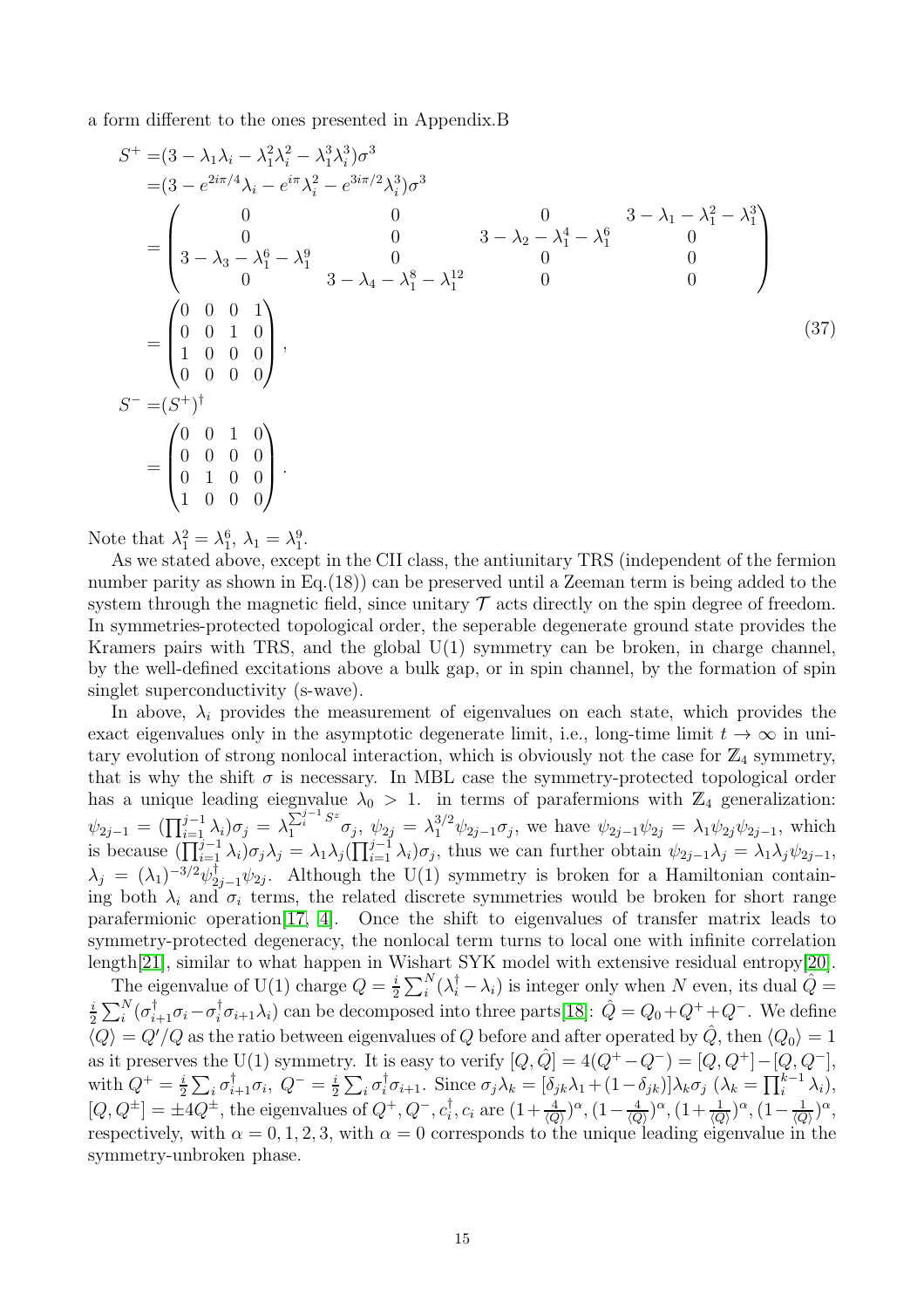## 8 Unitary time evolution in ergodic phase

The two-point correlation can be generated through unitary long time evolution of the uncorrelated initial product states, and the dynamics depends on the energy density of initial product state. The long range character (nonlocal) appears in symmetry-broken system, which allows the continuous deformation from the symmetry-protected topological phase (described by the matrix product state) to the trivial product state. In the topological phase with shortrange spin order (like the Ising system), the U(1) gauge symmetry is broken while the  $\mathbb{Z}_2$ discrete symmetries are preserved such that the unpaired dangling Majorana edge zero modes can be localized in the edge of the gapped systems (gapped out by boundary interaction terms). In MBL spin glass order phase with strong disorder, the nonlocal term, like the single domain wall, will be localized with a finite localization length. The resulting local conserved quantity can be viewed as a isolated quantum state with nonergodicity. While in the ground state critical or the extended paramagnet phase, the normal fermion mode will no more be a local conserved quantity, and the spin glass order becomes long-ranged at critical point which can breaks the  $\mathbb{Z}_2$  symmetry in highly excited localized eigenstates [7].

Next we discuss the unitary time evolution in which case the TRS is broken (due to the symmetry under cyclic permutation) similar to the case in AIII class. In nonlocal case, the above local term  $\hat{h}_{j,j+1}$  can be reformed into a nonlocal level decomposition  $\hat{h}_{s_j,s_{j+1}}$  which is related to the spectral form factor through  $K(t) = (\text{Tr}\hat{h}_{s_j,s_{j+1}})^2$  where t stands for unitary time evolution. Firstly, since the local Hilbert space dimension is  $d = 3$  for a spin-1 boson chain as we stated above, the local term  $\hat{h}_{j,j+1}$  is a  $d^2 \times d^2 = 9 \times 9$  matrix, while the nonlocal term  $\hat{h}_{s_j,s_{j+1}}$ is a  $d^N \times d^N = 3^N \times 3^N$  matrix  $(N = N_\chi/2)$ , and  $d^N = 3^N$  is the Fock space dimension or the spectrum level number here), they are related by  $\hat{h}_{s_j,s_{j+1}} = \hat{h}_{j,j+1}^{\otimes N/2}$  for period boundary condition with N even. The translational symmetry is preserved here. Thus  $\hat{h}_{s_j,s_{j+1}}$  is a Haar-random unitary matrix, with the Haar measure over  $O(3^N)$ .  $\hat{h}_{s_j,s_{j+1}}\hat{h}_{s_j,s_{j+1}}^* = 1$ , and its distribution satisfies GUE in the thermalized state when  $3<sup>N</sup>$  is large enough, in which case the elements of unitary matrix can be regarded as independent Gaussian variables, just like the boundary SYK interactions. This can also be verified through the QR decomposition of a standard Gaussian distributed matrix [14, 15] or the polar decomposition of the unitary one [16]. Base on this, the spectral form factor reads

$$
K(t) = \left[\sum_{s_j, s_{j+1}=0}^{t-1} \prod_{j=0}^{t-1} \hat{h}_{s_j, s_{j+1}}\right] \left[\sum_{s_j, s_{j+1}=0}^{t-1} \prod_{j=0}^{t-1} \hat{h}_{s_j, s_{j+1}}^*\right]
$$
  
= 
$$
\sum_{s_j, s_{j+1}=0}^{t-1} \prod_{j=0}^{t-1} [\delta_{s_j, s_{j+1}} + (1 - \delta_{s_j, s_{j+1}}) e^{i(\varepsilon_j - \varepsilon_{j+1})t}],
$$
\n(38)

where  $s_j = s_{j+1}$  and  $s_j \neq s_{j+1}$  correspond to formation of pairs and domain walls, respectively. and this is related to the Fourier transform of two-point correlation.  $\hat{h}_{s_j,s_{j+1}}$  can be rewitten in the level decomposition form as  $\sum_n e^{iE_nt}|n\rangle\langle n|$  after introducing the unitary time evolution, as shown in Fig.1.

For a closed path of unitary time evolution, we have  $s_0 = s_t$ . Different to the Poisson statistics, the form factor  $\langle K(t) \rangle \sim t$  with  $0 \le t \le 3^N$  once it enters the ergodic phase where the eigenvalues of  $K(t)$  asymptotically degenerate in long time limit, and then decays gradually to Heisenberg time  $\langle K(t) \rangle \sim 3^N$  at  $t \geq 3^N$ , which follows the Wigner-Dyson statistics. In the latter case, the level spacing is defined by  $\Delta = \frac{2\pi}{3}$ . Since the above expression of  $K(t)$  can be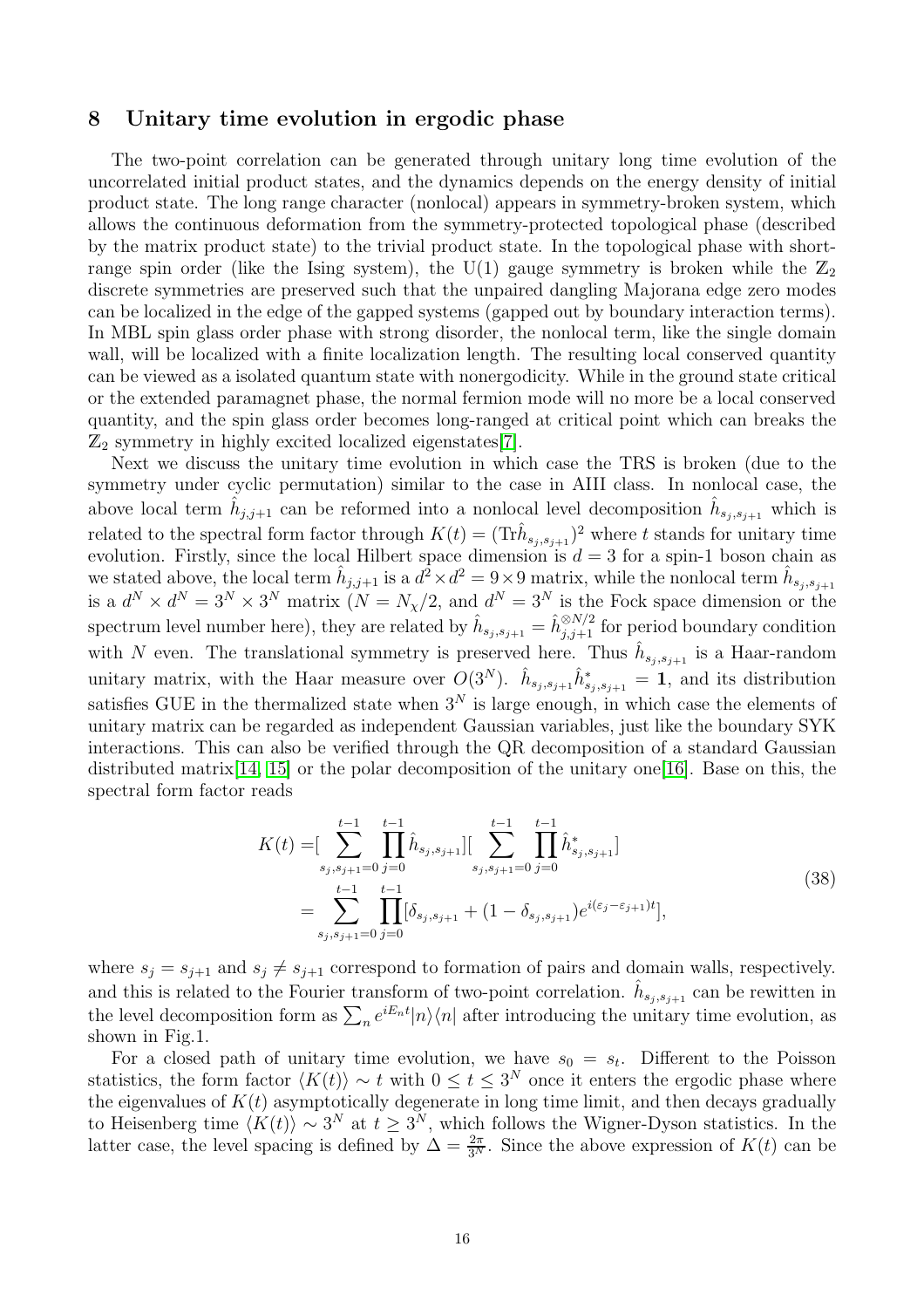rewritten in terms of average as

$$
K(t) = [t^2 (\prod_{j=0}^{t-1} \hat{h}_{s_j, s_{j+1}})]^2,
$$
\n(39)

thus the average  $(\prod_{j=0}^{t-1} \hat{h}_{s_j,s_{j+1}}) \sim 1/t^{3/2}$  in the range  $1 \leq t \leq 3^N$ , and  $(\prod_{j=0}^{t-1} \hat{h}_{s_j,s_{j+1}}) \sim$  $3^{N/2}/t^2$  (which is vanishingly small in thermadynamic limit or long time limit) in the range  $t \geq 3^N$ . For  $(\prod_{j=0}^{t-1} \hat{h}_{s_j,s_{j+1}}) \sim 0$  in the thermadynamic limit, since the distributions of each term of  $\hat{h}_{s_j,s_{j+1}}$  are independent and identically (follows the same kind of distribution), we have  $(\prod_{j=0}^{t-1} \hat{h}_{s_j,s_{j+1}}) = \hat{h}_{s_0,s_1} \hat{h}_{s_2,s_3} \cdots \sim 0$ , thus the entries of Haar-random distributed O(N) matrix  $K(t)$  can be approximately treated as Gaussian variables with zero mean in this case. In terms of the single site Gaussian distribution

$$
K(t \ge 3^N) = \left[\sum_{i} \sqrt{\frac{\sqrt{2\pi}}{3^N \sigma}} e^{-\frac{(\varepsilon_i - \varepsilon_0)^2}{2\sigma^2}} e^{3^N i t \varepsilon_i}\right]^2
$$

$$
= \frac{\sqrt{2\pi}}{3^N \sigma} \left[\sum_{ij=1}^{3^N} e^{-\frac{\varepsilon_i^2}{4\sigma^2}} e^{-\frac{\varepsilon_j^2}{4\sigma^2}} e^{3^N i t (\varepsilon_i - \varepsilon_j)}\right]^2
$$

$$
\sim 3^N,
$$
 (40)

where we assume zero mean  $(\varepsilon_0 = 0)$ , and the Gaussian width reads  $\frac{\sqrt{2\pi}}{3^N \sigma} = 3^{-N}$ , i.e., the inverse level number. Here  $\sqrt{2\pi}\sigma$  denotes the energy range (many body spectrum width) and also the disorder average (or deviation of random walk) The random matrix theory is satisfied for narrow Gaussian width  $\Delta \ll \sqrt{2\pi}\sigma \ll 1$ .

In terms of the Fourier-transformed two-point correlation we have

$$
\langle K(t) \rangle = \sum_{ij=1}^{3^N} e^{it(\varepsilon_i - \varepsilon_j)} \n= 3^{2N} \overline{e^{it(\varepsilon_i - \varepsilon_j)}} \n= 3^{2N} \int d\varepsilon_1 \cdots d\varepsilon_{3^N} P(\varepsilon_1 \cdots \varepsilon_{3^N}) e^{it(\varepsilon_i - \varepsilon_j)} \n= 3^N (1 + \cos(\varepsilon t)),
$$
\n(41)

where a normalization constant  $3^{-N}$  is contained in the distribution function. Note that here the overline is the average over the levels. For case that the exponential term  $e^{it(\varepsilon_i-\varepsilon_j)}$  follows Gaussian distribution, we have

$$
P(\varepsilon_1 \cdots \varepsilon_{3^N}) = 3^{-N} e^{-\frac{\varepsilon_i^2}{4\sigma^2}} e^{-\frac{\varepsilon_j^2}{4\sigma^2}}, \tag{42}
$$

with  $3^{-N}$  plays the role of normalization constant which make  $\int d\varepsilon_1 \cdots d\varepsilon_{3^N} P(\varepsilon_1 \cdots \varepsilon_{3^N}) = 1$ . Note that  $\sum_{ij} e^{-\frac{\varepsilon_i^2}{4\sigma^2}} e^{-\frac{\varepsilon_j^2}{4\sigma^2}} = (1+2\sum_{m=1}^{\infty} e^{-3^N m^2/4})^2 \sim 3^N$  with the spectrum width  $\sigma = 3^{-N/2}$ (which is consistent with the prefactor of  $SYK_2 \text{ model}[?]$ ). This is the case discussed in above paragraph, and in fact, for large enough  $3<sup>N</sup>$ , the local terms (observables) in each level are independent random variables, no matter what kind of average is applied, which satisfies the ETH.

If we further average over the sites of each level, the above average (over levels) term  $(1 + \cos(\varepsilon t))$  should be rewritten as  $\prod_{n=1}^{N} (1 + \cos(\varepsilon_n t))$  (here *n* denotes site index, and  $N \equiv$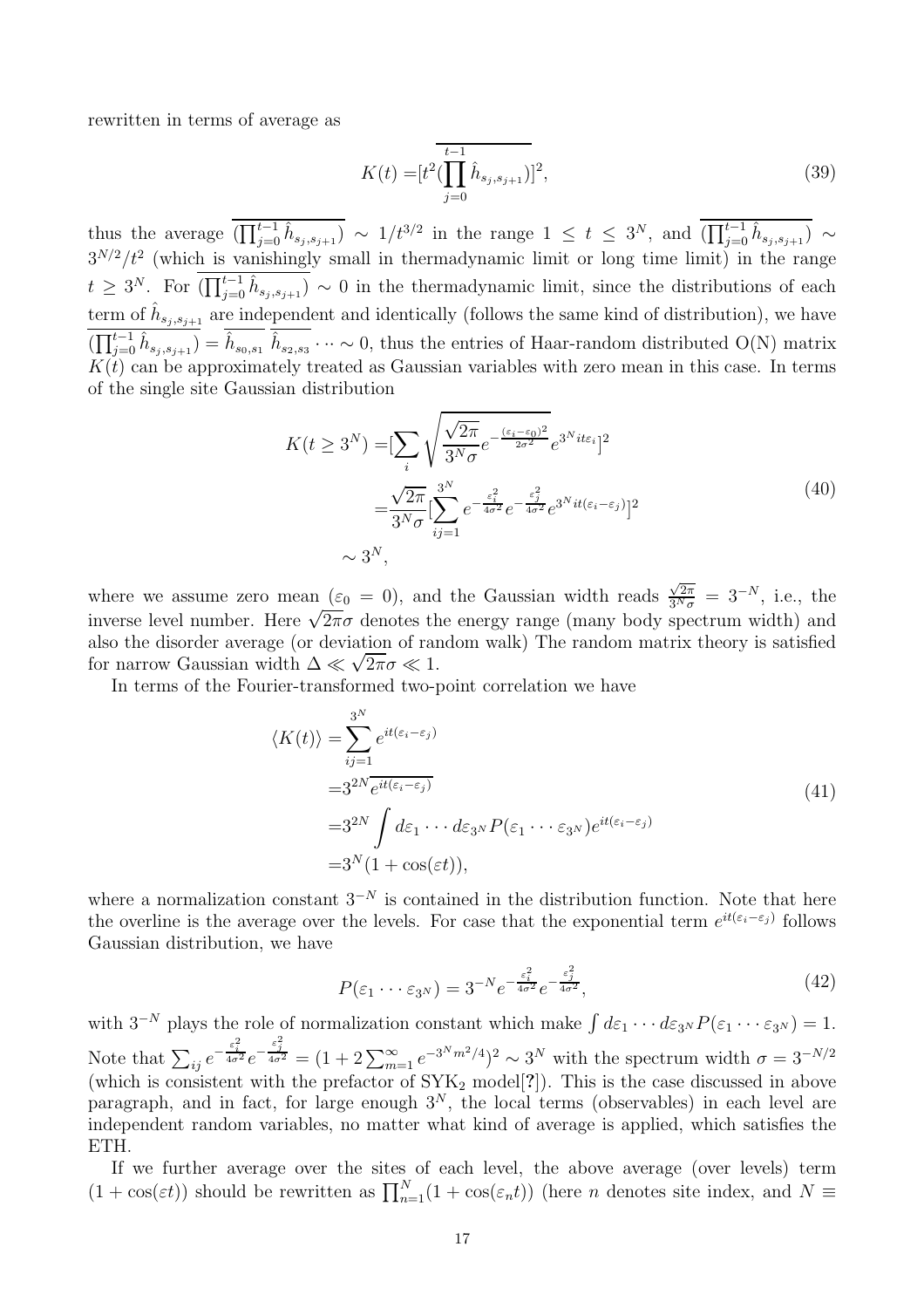$N_{\chi}/2$ ). Unlike the above average process over the levels where there is not product between different independent variables (i.e., the quasienergies  $\varepsilon_i$  and  $\varepsilon_j$ ), the product between different independent variables appears during the average over sites, thus the distribution function takes the form (we restrict to the two body correlation)

$$
P(\varepsilon_1 \cdots \varepsilon_N) = C \prod_n^N e^{-\frac{\varepsilon_n^2}{2\sigma^2}} \prod_{n < m} |\varepsilon_n - \varepsilon_m|^2,\tag{43}
$$

where  $\sigma = N^{-1/2}$ , and the spectral form factor now reads

$$
\langle K(t) \rangle = 3^N \int_{-\sigma/2}^{\sigma/2} d\varepsilon_1 \cdots d\varepsilon_N P(\varepsilon_1 \cdots \varepsilon_N) \prod_{n=1}^N (1 + \cos(\varepsilon_n t)). \tag{44}
$$

Applying the disorder average, we have

$$
\overline{\prod_{n
$$

where  $\delta \varepsilon$  is constant quasienergy separation and we assume the separations  $|\varepsilon_n - \varepsilon_m|$  are independent with each other.

As now we obtain the variance  $\overline{|\varepsilon_n - \varepsilon_m|^2} = \frac{\delta \varepsilon^2}{4N}$  $\frac{\partial \varepsilon^2}{\partial N}$ , i.e., the separation no more depends on the site index, we can view the expression of probability density function  $P(\varepsilon_1 \cdots \varepsilon_N)$  as the mean value  $\overline{\prod_{n \leq m} |\varepsilon_n - \varepsilon_m|^2}$ , i.e., the distribution of  $\prod_{n \leq m} |\varepsilon_n - \varepsilon_m|^2$  is just  $\prod_{n=0}^N e^{-\frac{\varepsilon_n^2}{2\sigma^2}}$ . So through the probability constaint

$$
\int d\varepsilon_1 \cdots d\varepsilon_N P(\varepsilon_1 \cdots \varepsilon_N) = \int d\varepsilon_1 \cdots d\varepsilon_N C \prod_{n=1}^N e^{-\frac{\varepsilon_n^2}{2\sigma^2}} \prod_{n < m} |\varepsilon_n - \varepsilon_m|^2
$$
\n
$$
= C \overline{\prod_{n < m} |\varepsilon_n - \varepsilon_m|^2} = 1,
$$
\n
$$
(46)
$$

we can obtain the normalization value as  $C = (\frac{\delta \varepsilon^2}{4N})^{-N^2/2}$ .

At large time  $t \geq 3^N$  in thermadynamical limit with large N, the spectral form factor enters the plateau region, and there are level repulsion and asymptotic degeneracy (between two lowest eigenstates) in ergodic phase.

In conclusion, the  $\mathbb{Z}_n$  symmetry is similar to the time periodicity in Floquet system, and the duality in terms of unitary time evolution is in fact the half-step transition of interger time,  $t \to (t + 1/2)$ , which can be achieved by the  $9 \times 9$  unitary matrix  $\hat{h}_{j,j+1}$  for j even, or  $S\hat{h}_{j,j+1}S^{-1}$  for j odd where S is the half-step time transition operator [15]. The noncommuting character between S and  $\hat{h}_{j,j+1}$  in the latter case is similar to that between the shift  $\sigma$  and eigenvalue  $\lambda$  as stated above. Although the Floquet operator  $\prod_{j=0}^{t-1} \hat{h}_{s_j,s_{j+1}}$  is Haar-random, its trace over single-site orbits is Gaussian distributed in large- $3<sup>N</sup>$  limit, and thus the spectral form factor which is the product of Floquet operator and its complex conjugation no more follows Gaussian distribution. So the modified nonlocal AKLT Hamiltonian in ergodic phase reads  $H = \sum_{n,m}^{M} \hat{h}_{m,n} = \sum_{n,m}^{M} z_{m,n}|m\rangle\langle n|$  with the large degenarate number M, and a signal of the quantum chaos is that the Gaussian distrbuted  $z_{m,n}$  satisfies  $\overline{z_{m,n}^2} = \overline{z_{n,m}^2} = \frac{1}{2}$  $\frac{1}{2}z_{n,n}^2$   $(m \neq n)$ , i.e., the variance of off-diagonal elements of a Hamiltonian satisfies random matrix theory is half of the variance of diagonal elements. Besides, the symmetry-protected topological state can be transformed to trivial product state only through eigenstate phase transition in the absence of symmetry breaking, while such eigenstate-eigenstate fluctuation introduced by eigenstate phase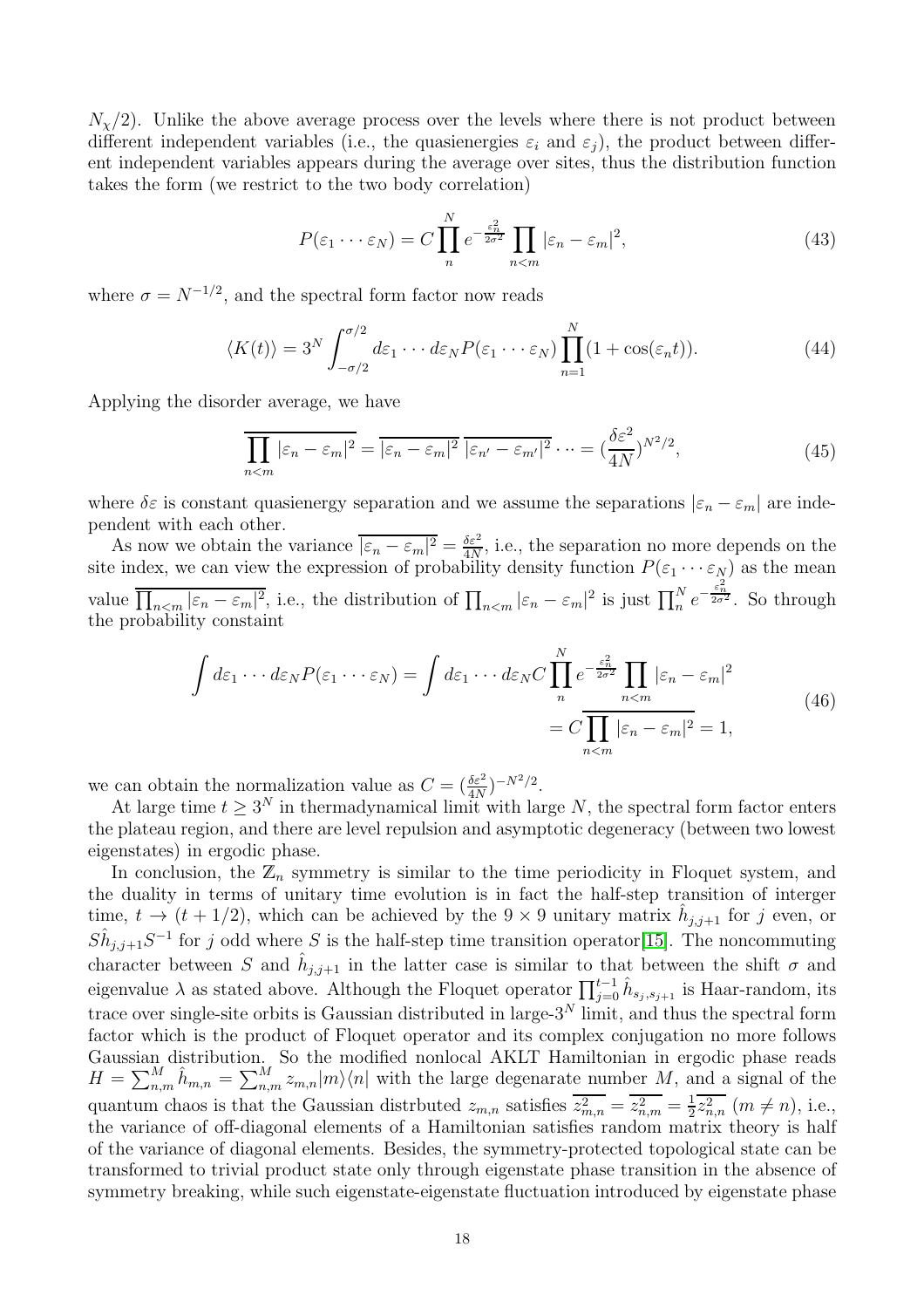transition is suppressed by the large degenerate M. Here M is related to bond dimension by  $M^{-1} = \sum_{\alpha=0}^{3^N}$ 1  $2^{3^N}M$  $\int 3^N$ α  $\setminus$ , with single-mode bond dimension 2 and single-site Hilbert space dimension 3. The extensive entanglement entropy can be obtained by large number of Fock space dimension  $3^N[12]$  or by introducing the spacial fluctuation at low energy density[11].

## 9 Comparation between SYK, AKLT, and the biquadratic (Wishart) SYK models

Similar to the  $0 + 1D$  boundary SYK modes in 1D Majorana fermion chain, or the one generalized to  $1+1D$  in 1D chiral Majarana fermion chain [23], the AKLT model is nonintegrable although it preserves both the continuous and discrete symmetries, while the Wishart SYK model as generalized from Richardson-Gaudin model is integrable[20, 22]. The most important difference is that in AKLT model, the spin "charge"  $S<sup>z</sup>$  can be a conserved quantity in the diagonal ensemble with the coefficient with local term  $\hat{h}_{m,n}$  as  $z_{m,n} = z\delta_{m,n}$ , while in Wishart SYK model, the  $S<sup>z</sup>$  is not a conserved quantity, i.e., it is not independent with the constructed SU(M) Hamiltonian

$$
H = -\sum_{ij}^{N} C_i C_j \mathbf{S}_i \cdot \mathbf{S}_j
$$
  
= 
$$
-(\sum_{i}^{N} C_i S_i^+) (\sum_{j}^{N} C_j S_j^-),
$$
 (47)

where  $S^+$  and  $S^-$  are the pairing spin-S operators  $(M = 2S + 1)$  which can be constructed in the basis of the the dual charge of  $Q[20, 22]$  and they satisfy  $[S_i^+, S_j^-] = \delta_{ij} S_i^z$ ,  $[S_i^z, S_j^{\pm}] =$  $\pm \delta_{ij} S_i^{\pm}$  (after duality transformation we will see that the H is indeed a biquadratic model which can be obtained by deforming the AKLT model<sup>[5]</sup>. Then in the case that  $C_i$  and  $C_j$ are both normally distributed variables  $(C_i^2 = 1/N)$  and independent with each other, the integrability can be revealed by the conserved (with respect to  $H$ ) operator  $\hat{P}_i$  whose detail expression is presented in Refs.[20, 22], and thus the integrable system can be described by  $H = \sum_{i}^{N} C_i^2 \hat{P}_i$  with  $[\hat{P}_i, H] = 0$ . So the integrability of Wishart SYK model originates from the conserved  $\hat{P}_i$  and unconserved  $S^z$  in the new basis. For Wishart SYK model, a large number of degeneracy requires large  $N$  which leads to unextensive entanglement entropy, while an extensive entanglement entropy requires large bond dimension.

So we conclude that, for nonintegrable AKLT model, we have  $[H, \hat{h}_i] \neq 0$  and  $[H, \sum_i \hat{h}_i] = 0$ which means the number of eigenstates of  $\hat{h}_i$  does not affected by the total eigenvalue of H; while for integrable Wishart model in new basis, we have  $[H, \hat{h}_i] = 0$  (the projector  $\hat{h}_i$  is a symmetry of the system) and  $[H, \sum_{i} \hat{h}_i] \neq 0$  which means as the eigenvalue of H increases, the number of eigenstates of  $\hat{h}_i$  increase, and the eigenvalues in each eigenstate is invariant. Both of these two cases violate the ETH, and for AKLT model,  $\hat{h}_i$  can have zero expectation value when acting on state  $|\psi_A\rangle$ :  $\hat{h}_i|\psi_A\rangle = 0$ , as long as the dimension of subspace spanned by  $|\psi_A\rangle$  is smaller than that of Hilbert space as that this subspace can be bounded (localized in spectrum) by the Hilbert space. While for Wishart model, since  $H$  is semi-positive definite, if we have  $\hat{h}_i|\psi_A\rangle \neq 0$ , then  $|\psi_A\rangle$  must be an excited state insteads of ground state.

We further note that, the chirality will gives rise to the edge zero mode<sup>[4]</sup> or edge excitations<sup>[5</sup>, 24] in interacting systems with  $\mathbb{Z}_n$  symmetry. For example, in AKLT model with SU(2) symmetry, the  $\mathbb{Z}_2$  symmetry (parafermions) is generated by the coset which is of the form  $\frac{|1,m_y\rangle\otimes|1,m_y\rangle}{|1,m_y\rangle\oplus|1,m_y\rangle}=\frac{|2,m_y\rangle\oplus|1,m_y\rangle\oplus|0,m_y\rangle}{|1,m_y\rangle\oplus|1,m_y\rangle}$  $\frac{1}{(1,m_y)\oplus(1,m_y)}$  (see Sec.6 and Appendix.B), i.e., the ratio between the enlarged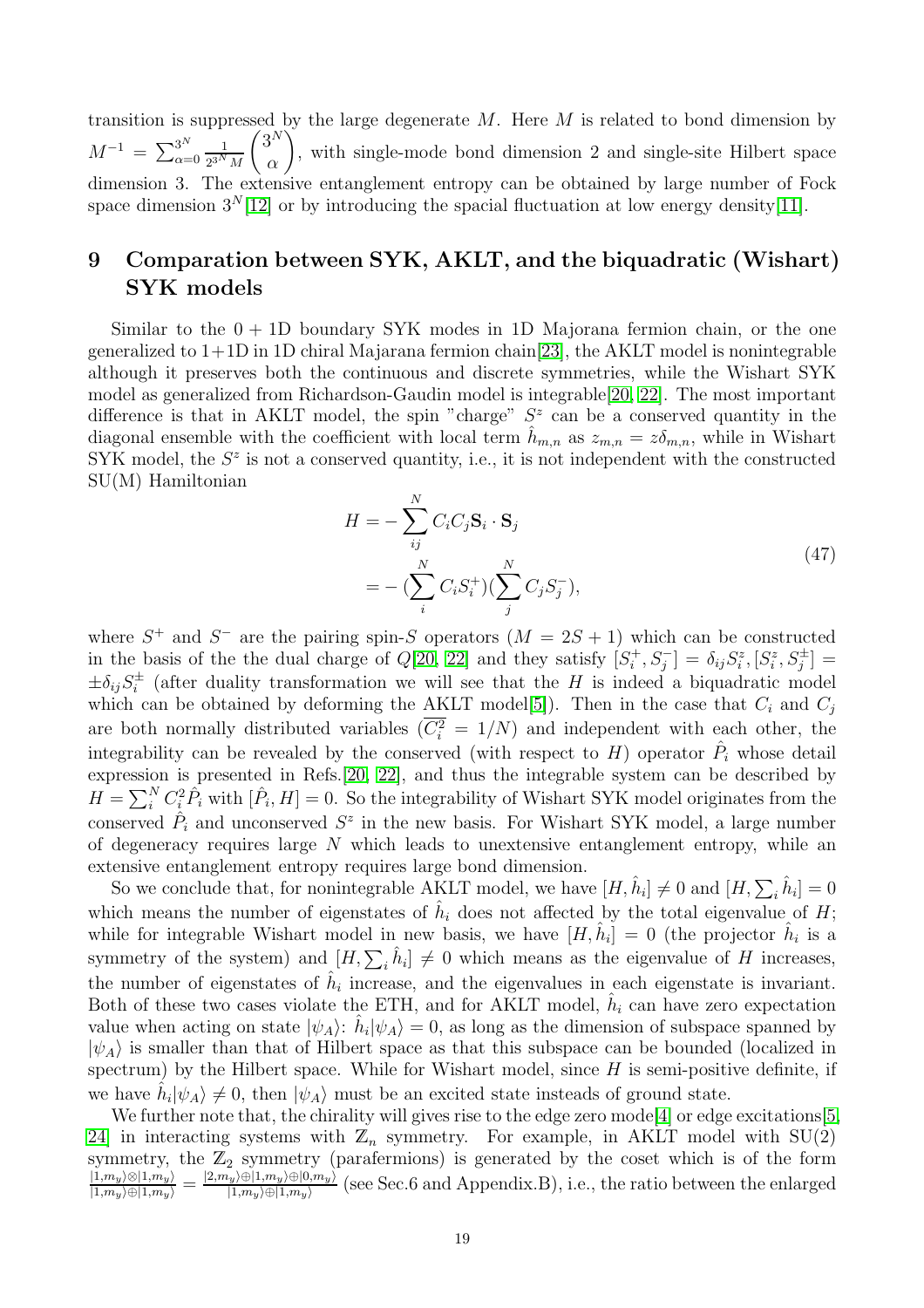Hilbert space with the previous one. In the presence of large degeneracy with  $SU(M \to \infty)$ (which corresponds to  $\mathbb{Z}_M$  asymptotic degeneracy) and dense interactions, i.e., the numerator of the above coset becomes  $\otimes^N |1, m_y\rangle$  with the fermion number  $N \to \infty$ , the system will exhibits many-body quantum chaos.

So the reason why the Wishart SYK model can be integrable even in large M limit is that it has small number (only two) of coupled states (each of which can be expressed by indicesindependent terms, like U(1) charge Q); While for a standard  $SYK_n$  model, there are  $N^n$ such coupled states, e.g., for  $SYK_4$  with  $i, j, k, l = 1 \cdots N$  there are  $N^4$  such states, which suppress the fluctuation of the randomly distributed coupling, and in fact the boson flavor M also contributes to this stabilization effect, and in the mean time, enlarge the Hilbert space.

## 10 Appendix.A: Jordan Wigner transformation

According to the definition of Hermitian Majorana operator,

$$
\chi_{2i} = c_i + c_i^{\dagger}, \n\chi_{2i-1} = -i(c_i - c_i^{\dagger}),
$$
\n(48)

and hard core boson

$$
b_i^{\dagger} = \frac{1}{2} (\sigma_i^x + i \sigma_i^y),
$$
  
\n
$$
b_i = \frac{1}{2} (\sigma_i^x - i \sigma_i^y),
$$
\n(49)

we can write the Pauli matrices as

$$
\sigma_i^x = b_i + b_i^{\dagger},
$$
  
\n
$$
\sigma_i^y = i(b_i - b_i^{\dagger}),
$$
  
\n
$$
\sigma_i^z = 2b_i^{\dagger}b_i - 1.
$$
\n(50)

Then the fermion creation and annihilation operator can be related to hard core boson through

$$
c_i = e^{i\phi_i}b_i,
$$
  
\n
$$
c_i^{\dagger} = b^{\dagger}e^{-i\phi_i},
$$
  
\n
$$
b_i = e^{-i\phi_i}c_i,
$$
  
\n
$$
b_i^{\dagger} = c^{\dagger}e^{i\phi_i},
$$
\n(51)

where (using the relation  $(AB)^{-1} = B^{-1}A^{-1}$ )

$$
e^{i\phi_i} = e^{i\pi \sum_{j=1}^{i-1} b_j^{\dagger} b_j} = \prod_{j=1}^{i-1} e^{i\pi b_j^{\dagger} b_j} = \prod_{j=1}^{i-1} (-\sigma_j^z),
$$
  

$$
e^{-i\phi_i} = (\prod_{j=1}^{i-1} (-\sigma_j^z))^{-1} = \prod_{j=1}^{i-1} (-\sigma_j^z).
$$
 (52)

Thus we have

$$
\det c_i = (-1)^{i-1} \det b_i = (-1)^{\sum_j c_j^{\dagger} c_j} \det b_i.
$$
 (53)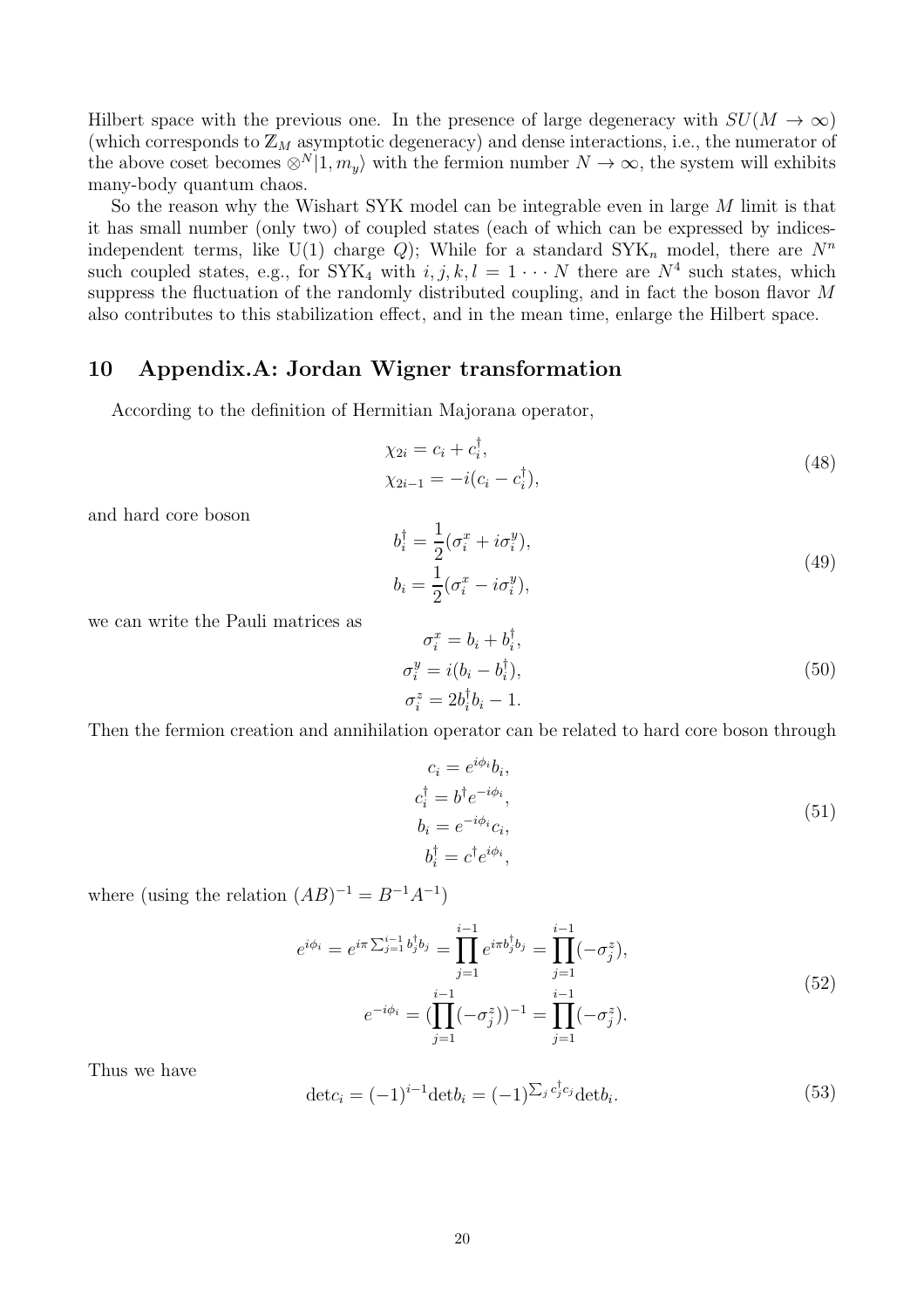Using the anticommutation and commutation relations for  $b$  and  $c$ , respectively, we have

$$
b_i b_{i+1} = c_i c_{i+1} = b_{i+1} b_i = -c_{i+1} c_i,
$$
  
\n
$$
b_i^{\dagger} b_{i+1} = -c_i^{\dagger} c_{i+1} = b_{i+1} b_i^{\dagger} = c_{i+1} c_i^{\dagger},
$$
  
\n
$$
b_{i+1}^{\dagger} b_i = -c_{i+1}^{\dagger} c_i = b_i b_{i+1}^{\dagger} = c_i c_{i+1}^{\dagger},
$$
  
\n
$$
b_{i+1}^{\dagger} b_i^{\dagger} = c_{i+1}^{\dagger} c_i^{\dagger} = b_i^{\dagger} b_{i+1}^{\dagger} = -c_i^{\dagger} c_{i+1}^{\dagger},
$$
  
\n
$$
b_i^{\dagger} b_i = c_i^{\dagger} c_i = b_i b_i^{\dagger} = -c_i c_i^{\dagger},
$$
\n(54)

we can obtain

$$
\sigma_i^y \sigma_{i+1}^y = i(b_i - b_i^{\dagger})i(b_{i+1} - b_{i+1}^{\dagger})
$$
  
=  $-(b_i b_{i+1} - b_i b_{i+1}^{\dagger} - b_i^{\dagger} b_{i+1} + b_i^{\dagger} b_{i+1}^{\dagger})$   
=  $-(c_i c_{i+1} + c_{i+1}^{\dagger} c_i + c_i^{\dagger} c_{i+1} + c_{i+1}^{\dagger} c_i^{\dagger})$   
=  $(c_{i+1} c_i + c_i c_{i+1}^{\dagger} + c_{i+1} c_i^{\dagger} + c_i^{\dagger} c_{i+1}^{\dagger}),$  (55)

thus it is easy to verify that

$$
H_1 = \frac{-i}{2} \chi_{2i} \chi_{2i+1}
$$
  
=  $\frac{1}{2} (c_{i+1}c_i + c_i c_{i+1}^{\dagger} + c_{i+1}c_i^{\dagger} + c_i^{\dagger} c_{i+1}^{\dagger})$   
=  $\frac{1}{2} \sigma_i^y \sigma_{i+1}^y,$  (56)

i.e., the Ising Hamiltonian. While the trivial phase is

$$
H_0 = \frac{-i}{2} \chi_{2i-1} \chi_{2i}
$$
  
=  $\frac{-1}{2} (1 - 2c_i^{\dagger} c_i)$   
=  $\frac{1}{2} \sum_i \sigma_i^z$ , (57)

where  $\sigma_i^z = 2b_i^{\dagger}b_i - 1 = 2c_i^{\dagger}c_i - 1$ .  $i^{v_i - 1}$  -  $\Delta v_i$ 

Also, we can prove that  $H = -\sum_{i=1}^{(N_X-2)/2} i\chi_{2i-1}\chi_{2i+2}$  as mentioned in Sec.1, which starts the long-range pairing from the first Majorana fermion, can also be transformed to Ising form  $H =$  $-\sum_{i=1}^{(N_X-2)/2} \sigma_i^x \sigma_{i+1}^x$ . In this case, the pairing that can be gapped out is  $i\chi_2 \chi_{N_X-1} = i\chi_2 \chi_{2N-1}$ . The Ising spin order signals the topological order, and since  $U(1)$  symmetry is broken in Ising chain with  $N_{\chi} \to \infty$ , the system preserves the only the  $\mathbb{Z}_2$  symmetry until  $N_{\chi}$  is divisible by 4. The topological order of Majonara chain can be revealed by the existence of two exponentially (in system size)-decayed-to-zero edge modes, which are unpaired as their hybridization also decays exponentially. Further, the topological order requires the bulk part of Majorana chain to be gapped (e.g., the degenerate ground states with different parity) so that the zero mode can be localized in edge.

## 11 Appendix.B

The parent Hamiltonian of localized eigenstate described by a MPS of two neighbor site on boson spin chain can be written in terms of projectors which projecting the Hilbert space of two spin-1 bosons (without the singlet) into the space with total spin angular momentum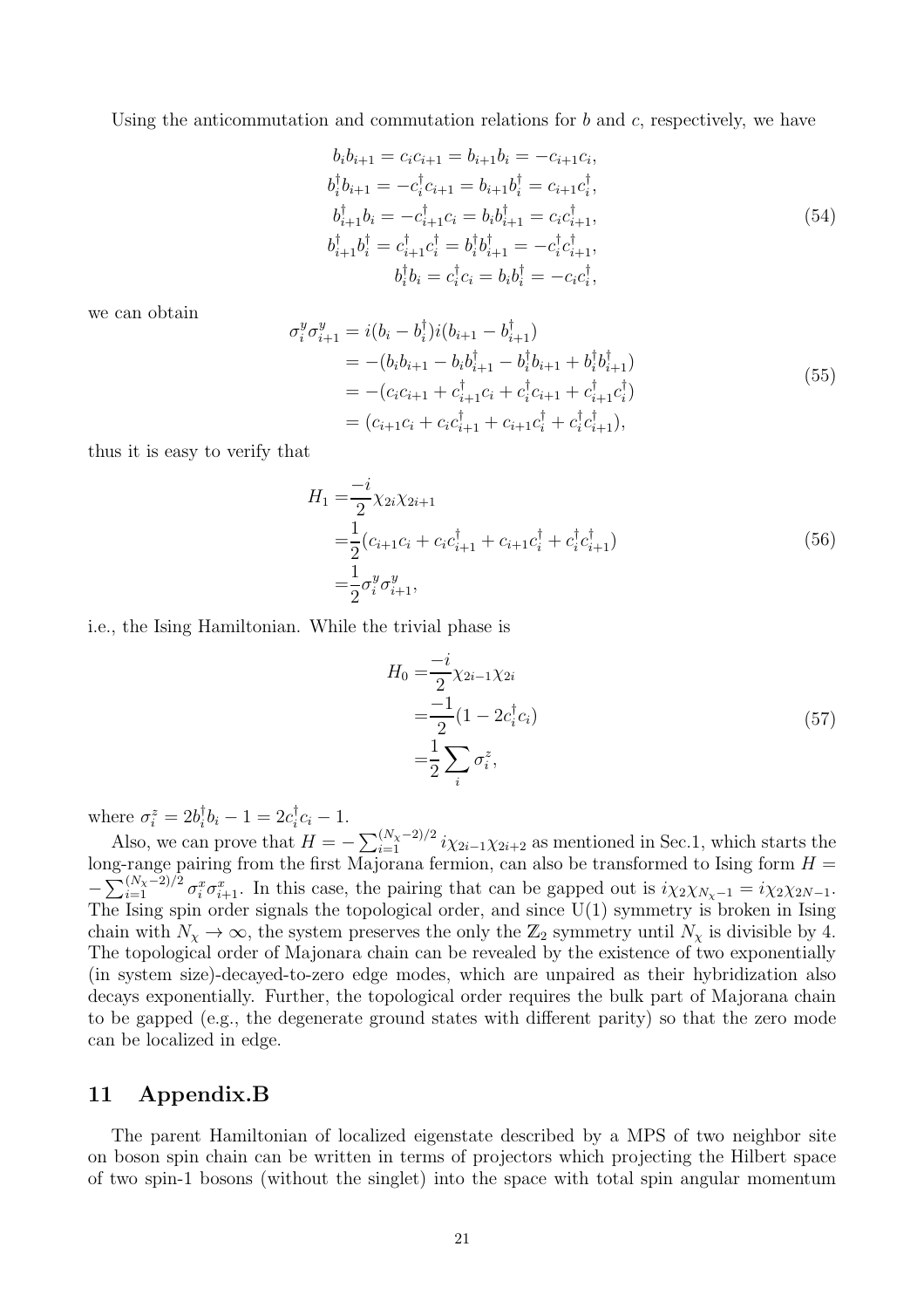2,1, and 0. This process can be written in terms of states  $|S, m_y\rangle$  (S is the total spin angular momentum and  $m_y$  is its projection on y aixs)

$$
\begin{pmatrix} |1,1\rangle \\ |1,0\rangle \\ |1,-1\rangle \end{pmatrix} \otimes \begin{pmatrix} |1,1\rangle \\ |1,0\rangle \\ |1,-1\rangle \end{pmatrix} = |2,\pm 2\rangle \oplus |2,\pm 1\rangle \oplus |2,0\rangle \oplus |1,\pm 1\rangle \oplus |1,\pm 0\rangle \oplus |0,0\rangle. \tag{58}
$$

In the presence of  $SU(2)$  symmetry, the five spin-2 states generated by the above three basis vectors read  $|2, +2\rangle$   $|1, +1\rangle$  $|1, +1\rangle$ 

$$
|2, \pm 2\rangle = |1, \pm 1\rangle |1, \pm 1\rangle,
$$
  
\n
$$
|2, \pm 1\rangle = \frac{1}{\sqrt{2}}(|1, \pm 1\rangle |1, 0\rangle + |1, 0\rangle |1, \pm 1\rangle),
$$
  
\n
$$
|2, 0\rangle = \frac{1}{\sqrt{6}}(|1, 1\rangle |1, -1\rangle + |1, -1\rangle |1, 1\rangle + 2|1, 0\rangle |1, 0\rangle).
$$
  
\n(59)

While for total spin angular momentum 1 and 0, which require the formation of singlet, the generated states are

$$
|1, \pm 1\rangle = \frac{1}{\sqrt{2}} |1, \pm 1\rangle |1, 0\rangle - |1, 0\rangle |1, \pm 1\rangle,
$$
  

$$
|1, 0\rangle = \frac{1}{\sqrt{2}} (|1, 1\rangle |1, -1\rangle - |1, -1\rangle |1, 1\rangle),
$$
  

$$
|0, 0\rangle = \frac{1}{\sqrt{3}} (|1, 1\rangle |1, -1\rangle + |1, -1\rangle |1, 1\rangle - |1, 0\rangle |1, 0\rangle).
$$
 (60)

Note that eigenstates  $|S, m_y\rangle$  with same  $m_y$  and different S (eigenvalue) are mutually orthogonal, i.e.,  $\langle S, m_y | S', m_y \rangle \sim \delta_{S, S'}.$ 

When the pairing of excited states in Cooper channel (triplet state insteads of singlet) with total spin 2 emerge in the bulk, they give rise to the nonlocal effect and may destroy the two-fold degeneracy in entanglement spectrum. We write these five linear independent but not mutually orthogonal degeneracy states (with  $SU(2)$ ) in this subspace) as

$$
|S, j, m_y\rangle = |2, j, m_y\rangle = (-1)^j (S^-)^m (S^+)^2 |0\rangle, (m = 0, 1, 2, 3, 4),
$$
\n(61)

where  $|0\rangle$  denotes the ground state, j denotes the position of the operator in the chain which results in the spin-2 degenerate multiplet  $(SU(2))$ , and we here use the notation of following spin-1 operators  $(+, -, z)$  only denote the operator indices but no the actual spin directions)

$$
S^{+} = \begin{pmatrix} 0 & 1 & 0 \\ 0 & 0 & 1 \\ 0 & 0 & 0 \end{pmatrix},
$$
  
\n
$$
S^{-} = \begin{pmatrix} 0 & 0 & 0 \\ 1 & 0 & 0 \\ 0 & 1 & 0 \end{pmatrix},
$$
  
\n
$$
S^{z} = \begin{pmatrix} 1 & 0 & 0 \\ 0 & 0 & 0 \\ 0 & 0 & -1 \end{pmatrix}.
$$
 (62)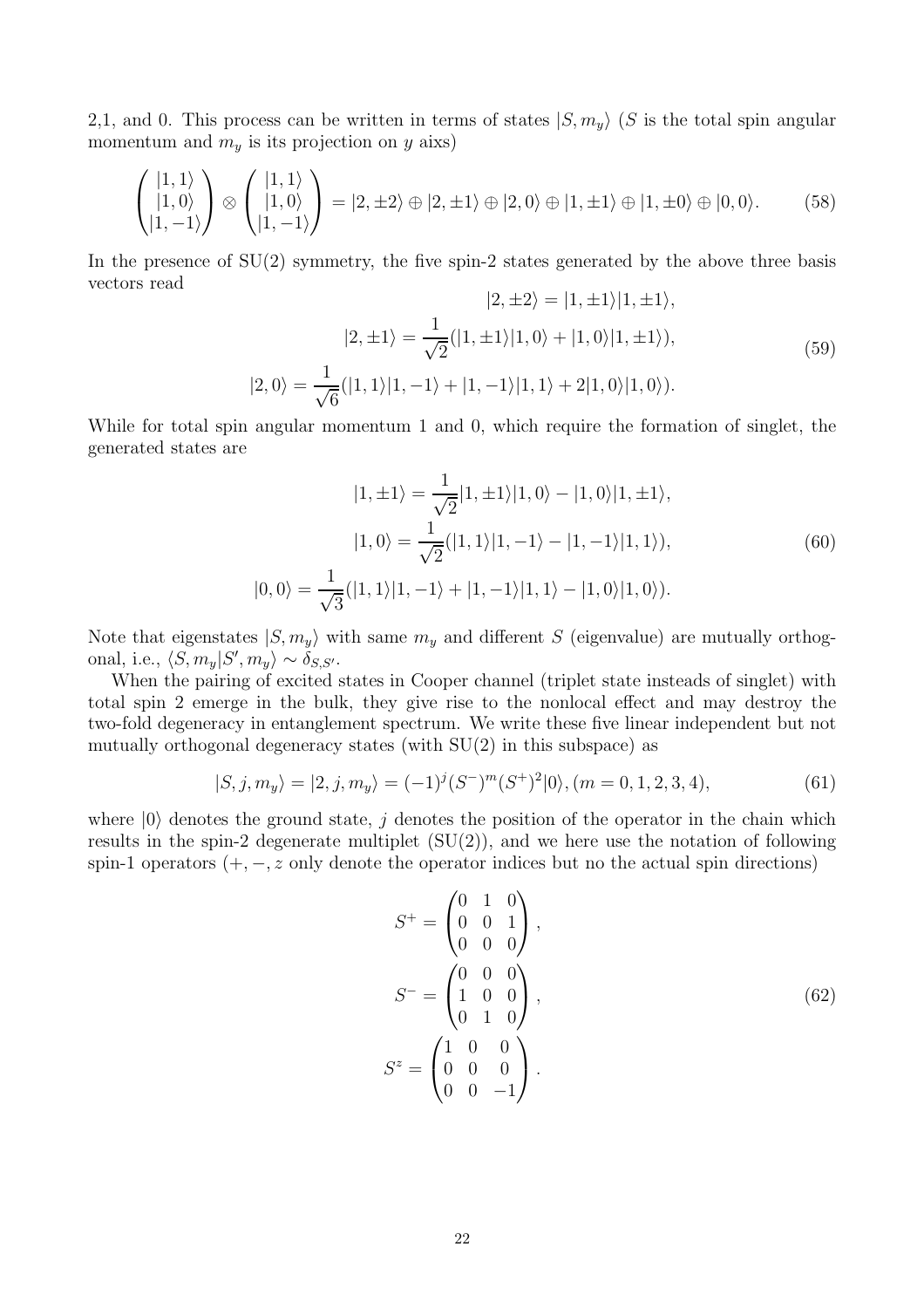The term  $(S^-)^m (S^+)^2$  within the five degenerate excited states reads

$$
m = 0 : (S^+)^2 = \begin{pmatrix} 0 & 0 & 1 \\ 0 & 0 & 0 \\ 0 & 0 & 0 \end{pmatrix},
$$
  
\n
$$
m = 1 : [S^-, (S^+)^2] = [S^-, S^+]S^+ + S^+[S^-, S^+] = -S^zS^+ - S^+S^z = -\{S^z, S^+\}
$$
  
\n
$$
= \begin{pmatrix} 0 & -1 & 0 \\ 0 & 0 & 1 \\ 0 & 0 & 0 \end{pmatrix},
$$
  
\n
$$
m = 2 : [S^-, -\{S^z, S^+\}] = \begin{pmatrix} 1 & 0 & 0 \\ 0 & -2 & 0 \\ 0 & 0 & 1 \end{pmatrix},
$$
  
\n
$$
m = 3 : \begin{pmatrix} 0 & 0 & 0 \\ 1 & 0 & 0 \\ 0 & -1 & 0 \end{pmatrix},
$$
  
\n
$$
m = 4 : \begin{pmatrix} 0 & 0 & 0 \\ 0 & 0 & 0 \\ 1 & 0 & 0 \end{pmatrix}.
$$
  
\n(63)

## References

- [1] Bi Z, Zhang R, You Y Z, et al. Bilayer graphene as a platform for bosonic symmetry-protected topological states[J]. Physical review letters, 2017, 118(12): 126801.
- [2] Jian C M, Xu C. Generic "unnecessary" quantum critical points with minimal degrees of freedom[J]. Physical Review B, 2020, 101(3): 035118.
- [3] Vadimov V, Hyart T, Lado J L, et al. Many-body Majorana-like zero modes without gauge symmetry breaking[J]. Physical Review Research, 2021, 3(2): 023002.
- [4] Fendley P. Parafermionic edge zero modes in Zn-invariant spin chains[J]. Journal of Statistical Mechanics: Theory and Experiment, 2012, 2012(11): P11020.
- [5] Moudgalya S, O Brien E, Bernevig B A, et al. Large classes of quantum scarred Hamiltonians from matrix product states[J]. Physical Review B, 2020, 102(8): 085120.
- [6] Fidkowski L, Kitaev A. Topological phases of fermions in one dimension[J]. Physical review b, 2011, 83(7): 075103.
- [7] Huse D A, Nandkishore R, Oganesyan V, et al. Localization-protected quantum order[J]. Physical Review B, 2013, 88(1): 014206.
- [8] Moudgalya S, Rachel S, Bernevig B A, et al. Exact excited states of nonintegrable models[J]. Physical Review B, 2018, 98(23): 235155.
- [9] Shiraishi N, Mori T. Systematic construction of counterexamples to the eigenstate thermalization hypothesis[J]. Physical review letters, 2017, 119(3): 030601.
- [10] Hermele M, Gurarie V, Rey A M. Mott insulators of ultracold fermionic alkaline earth atoms: Underconstrained magnetism and chiral spin liquid[J]. Physical Review Letters, 2009, 103(13): 135301.
- [11] Chandran A, Khemani V, Laumann C R, et al. Many-body localization and symmetry-protected topological order[J]. Physical Review B, 2014, 89(14): 144201.
- [12] Moudgalya S, Regnault N, Bernevig B A. Entanglement of exact excited states of Affleck-Kennedy-Lieb-Tasaki models: Exact results, many-body scars, and violation of the strong eigenstate thermalization hypothesis[J]. Physical Review B, 2018, 98(23): 235156.